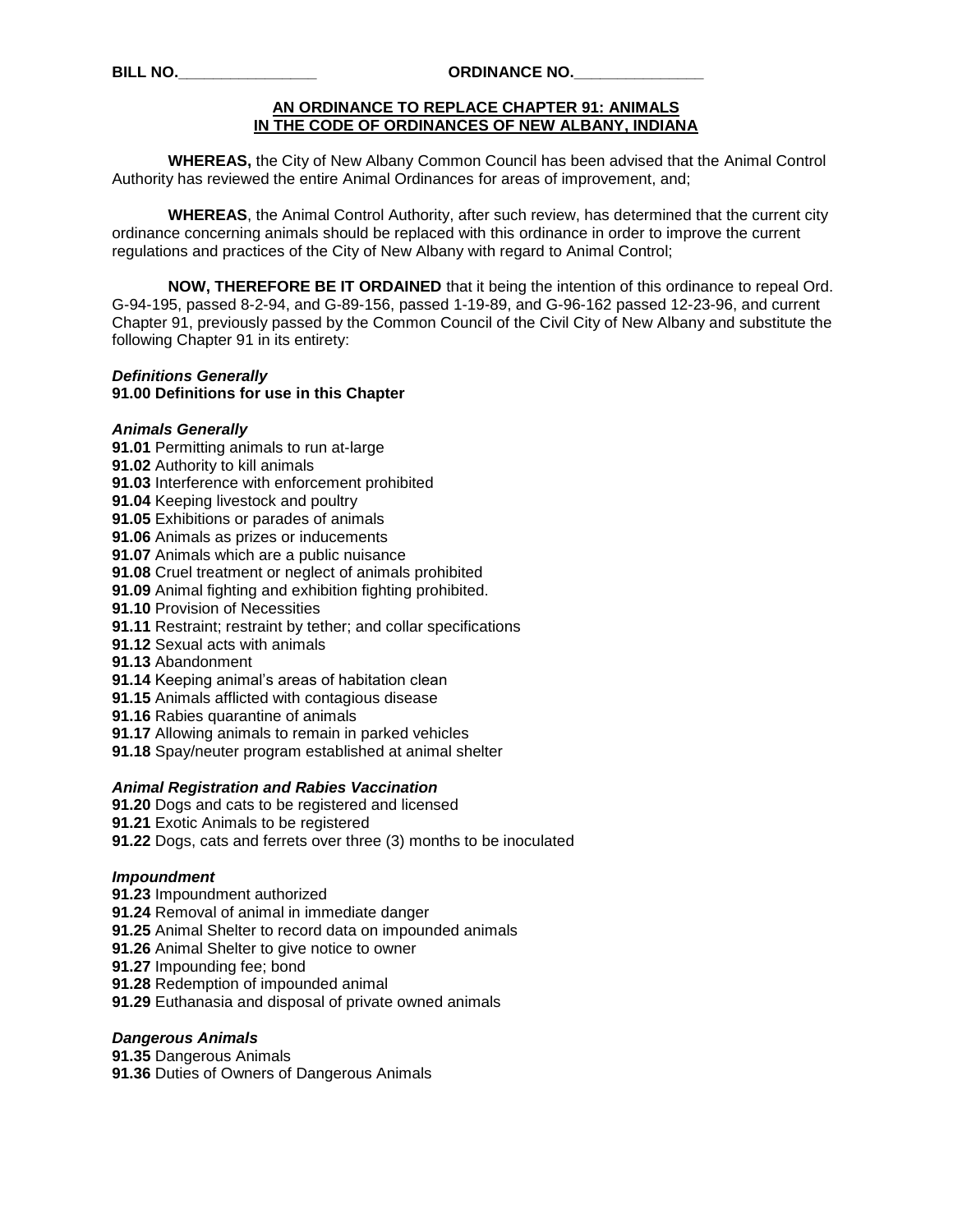## *Enforcement Procedures*

**91.38** Enforcement **91.39** Powers of Animal Control Officers **91.40** Custodial liability **91.41** Destruction of Impounded Animals **91.42**.Powers of the Animal Control Authority **91.43** Meetings with Animal Control Authority **91.44** Resolutions and Settlements **91.45** Judicial Enforcement **91.46** Savings Clause **91.47** Repeal or Amend **91.98** Fee Schedule **91.99** Issuance of Citations; Violation Notices

# *DEFINITIONS GENERALLY*

## **§ 91.00 DEFINITIONS FOR USE IN THIS CHAPTER**

As used in this ordinance, the following definitions shall apply:

*ABANDONMENT.* To deposit, leave, drop off or otherwise dispose of an owned animal on any public or private property, or leaving an animal for a period in excess of twenty-four (24) hours, without the animal's owner or caretaker providing reasonable care as defined in this chapter and checking on the animal's condition.

*ALTERED ANIMAL.* Any domestic animal that has been surgically sterilized to prevent procreation.

*ANIMAL.* Any living vertebrate, domestic or wild, except a human being.

*ANIMAL CONTROL AUTHORITY.* means the New Albany/Floyd County Animal Control Authority and its governing board established by an Inter-local Cooperation Agreement between the County of Floyd and the City of New Albany on 20th of May 1999 pursuant to the provisions of I. C. 36-1-7 et seq. for the operation of the New Albany/Floyd County Animal Control and Shelter, which inter-local agreement is ratified, affirmed and incorporated herein by reference.

*ANIMAL CONTROL OFFICER.* Any person designated by the Floyd County Animal Control Authority to enforce the terms and provisions of this chapter; or any law enforcement officer of the State of Indiana.

*ANIMAL FIGHTING PARAPHERNALIA AND ACTIVITIES.* Equipment, and/or items used to train or condition animals for participation in animal fighting activity or materials which promote animal fighting; the breeding of animals for the express purpose of fighting; the training of animals for fighting; or the tracking of animal fighting results; or the production of materials promoting or supporting betting or gambling on animal fighting.

*ANIMAL SHELTER.* For the purposes of this chapter, the term Animal Shelter shall refer to the New Albany/Floyd County Animal Control and Shelter.

*APPROVED RABIES VACCINE.* Any vaccine for protecting an animal from contracting rabies approved as effective by the Indiana State Board of Animal Health (BOAH) and by the National Association of State Public Health Veterinarians, Inc. (NASPHV) in the most current version of the annual Compendium of Animal Rabies Prevention and Control.

*ATTACK.* Any aggressive contact with a human being or another animal that could result in death or injury.

**BITE.** Any injury caused by the tearing, puncturing or cutting of the skin caused by teeth or fangs.

*CARETAKER.* A person designated to take temporary charge of animals and/or property of an owner.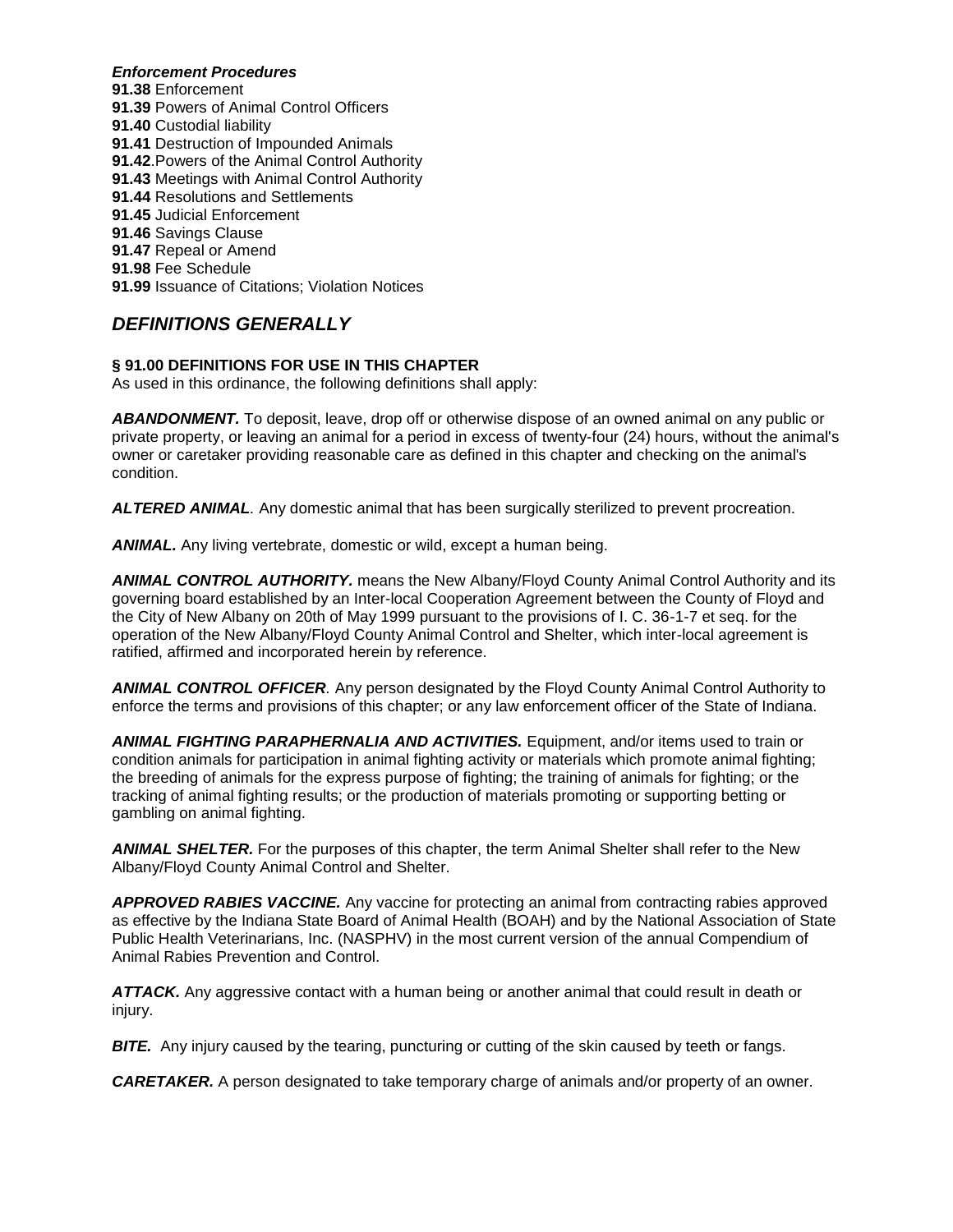*CAT.* Any domestic feline.

*CRUELTY.* Any act prohibited by section 91.08 through 91.13 and 91.17 of this chapter.

**DANGEROUS ANIMAL.** Any animal which, unprovoked, commits an attack upon, harms or kills a person or another animal. A dangerous animal shall also include any mammal for which there is no approved rabies vaccine.

*DOG.* Any domestic canine.

**DOMESTIC ANIMAL.** Any animal whose physiology has been determined and/or manipulated through selective breeding; any of various animals that have been tamed and made fit for a human environment; any mammal, whether or not its physiology has been determined or manipulated through selective breeding, which can be vaccinated against rabies with an approved rabies vaccine. Domestic Animals shall include, but not limited to, dogs, cats, birds, rabbits, guinea pigs, rats, mice, hamsters, gerbils, ferrets, chinchillas, fish, reptiles, livestock, equine and poultry.

#### *ENCLOSURES.*

## **(1)** *ENCLOSURES FOR ALL ANIMALS.*

Enclosures for all animals shall be a fence or structure of sufficient height and construction to prevent the animal from leaving the owner's property. The fence or structure must be in good repair and must be constructed in such a way as to prevent the animal from leaving the owner's property. The enclosure may be required to contain proper shelter and a shaded area. Gates and doors must fit properly and must be locked or secured by a latch that prevents the animal from opening the gate or door. Enclosures for poultry must contain proper shelter and a shaded area. **(2)** *ENCLOSURES FOR DOGS.*

**(a)** Enclosures for dogs shall be a fence or structure of sufficient height and construction to prevent the animal from leaving the owner's property. The fence or structure must be in good repair and must be constructed in such a way as to prevent the animal from leaving the owner's property. The enclosure must contain proper shelter and a shaded area. Gates and doors must fit properly and must be locked or secured by a latch that prevents the animal from opening the gate or door.

**(b)** Property enclosed by a buried wire which produces a signal received by a device attached to a collar worn by the animal, and prevents the animal from leaving the property of the owner will be considered a proper enclosure, provided the device and signal are working and the animal does not leave the property unrestrained. The enclosure must contain proper shelter from the weather and a shaded area. This type of enclosure is not acceptable for an unaltered animal, an animal declared a public nuisance or a dangerous animal.

#### **(3)** *ENCLOSURES FOR DANGEROUS ANIMALS.*

Enclosures for dangerous animals shall be a covered fence or fabricated structure at least six feet in height, installed beneath ground level or in concrete or pavement, to prevent digging under it, and with a gravel or concrete floor, sufficient size to allow the animal to stand, sit, and turn around in a natural position, and which allows for adequate exercise for the size/breed being kept. Enclosures shall be designed to prevent the entry of children or unauthorized persons. Enclosures shall be securely locked with a combination or key lock to prevent accidental or malicious opening of the enclosure. Enclosures must contain proper shelter, a shaded area and be properly ventilated. The owners residence, other existing residence or storage building are not appropriate enclosures for a dangerous animal, unless approved by the Animal Shelter. Any structure may be subject to approval by the City Building Department and it is the responsibility of the owner to comply with building codes if required.

*EQUINE.* A horse or other member of the horse family, including, but not limited to horses, stallions, colts, geldings, mares, fillies, ponies, miniature horses, donkeys, mules, jacks and jennies.

*EXHIBITION.* A presentation, or other planned activity involving the gathering of wild, exotic, and/or domestic animals in a public or private venue.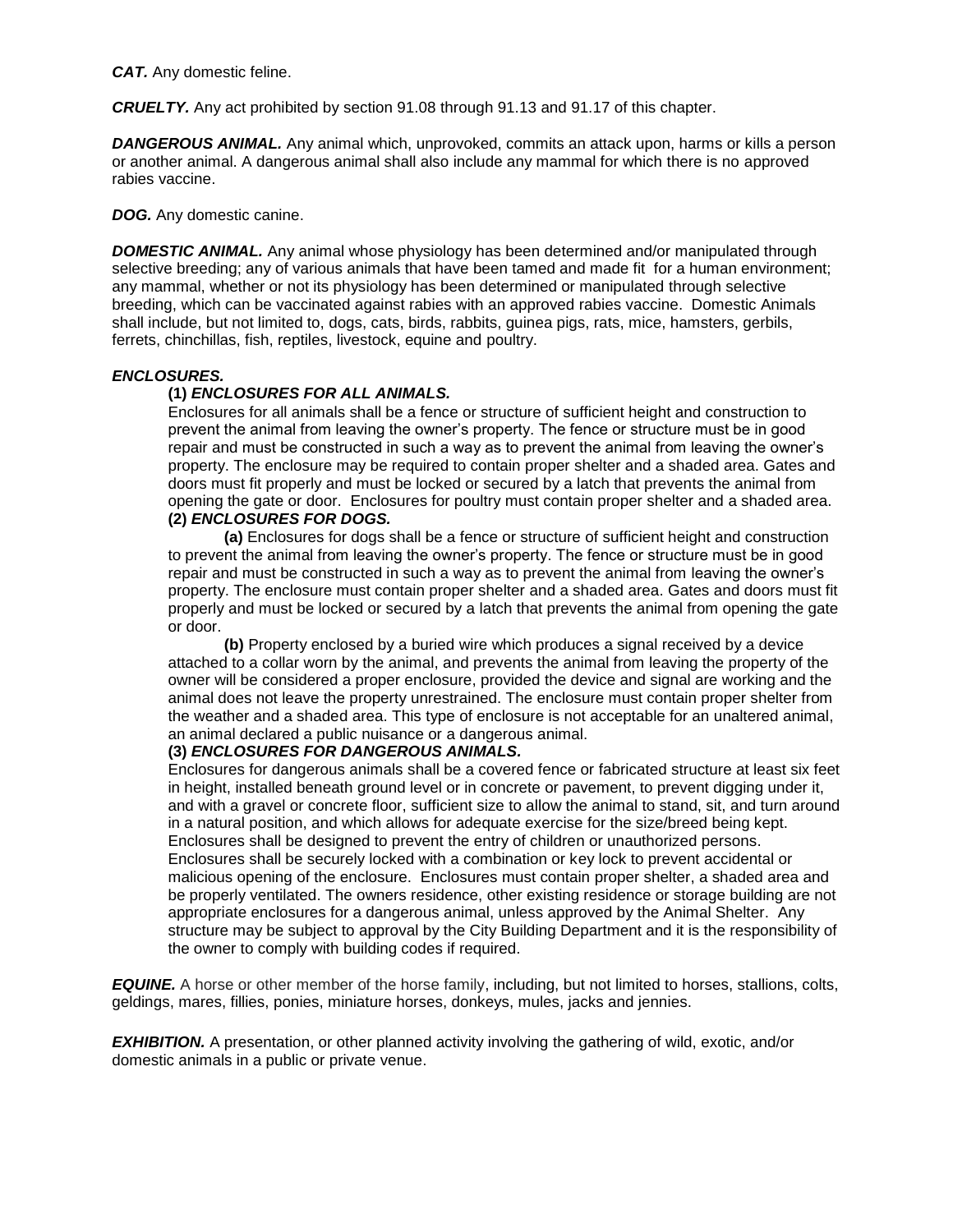**EXOTIC ANIMAL.** Any animal that is not normally considered to be a domesticated animal as defined in this chapter. Any animal required to have a state and/or federal permit to harbor. This includes, but is not limited to, nonhuman primates; venomous cold-blooded reptiles; poisonous animals; constrictor snakes 3 feet or longer; crocodilians 5 feet or longer; wild or exotic cats such as cheetahs, lions, panthers, leopards, servals, ocelots and tigers (excluding feral cats); wolves; bears; sharks; elephants; camels; native wild animals such as, but not limited to, bobcats, skunks, raccoons, coyote, weasels, opossum, foxes, mink, muskrat, squirrels and beavers.

**HARBORING.** The actions of any person that permit any animal to lodge or to be fed within his/her home, store, enclosure, yard, or place of business or any premises which the person owns, or in which the person resides, or over which the person has possession or control. An animal shall be presumed harbored if it is fed or sheltered for three (3) consecutive days.

*HUNTING.* The pursuit of any wild animal or bird licensed and regulated under Ind. Code 14-22-11-1, or any successor provision to that statute. A *HUNTER* is a person engaged in hunting and is in possession of a valid state hunting license.

*IMPOUNDED.* Taken into custody of an Animal Control Officer and/or taken to the Animal Shelter.

*LEAD or LEASH.* A devise used for humanely restraining an animal.

*LIVESTOCK.* Any animal raised for, or used in agriculture, including, but not limited to sheep, rams, ewes, lambs, bulls, cows, steers, heifers, calves, swine, boars, sows, piglets, goats, bucks, does, kids, llamas, alpaca, buffalo, deer, elk, ostrich, emu, or any other animals that are privately owned and raised in a confined area for breeding stock, food, fiber, and/or other products.

*MICROCHIP***.** A passive transponder which can be implanted into an animal and which is a component of a radio frequency identification (RFID) system*. [NOTE: The microchip in use in Floyd County and surrounding communities is a 125mz microchip, and it is the standard being adopted throughout the nation. Whenever a "microchip" is referred to or required under this chapter nothing other than a 125 Mz microchip will satisfy this section*.]

**NEGLECT.** Any reckless or negligent act or omission which results in a domestic or exotic animal not receiving adequate shelter, food, water, or in a domestic or exotic animal not receiving necessary veterinary care, or in a domestic or exotic animal housed in unhealthy living conditions.

*NUISANCE.* Any act of an animal or its owner that irritates, perturbs or damages rights and privileges common to the enjoyment of public or private property or indirectly injures or threatens the safety of a member of the general public. By way of examples and not of limitation, the commissions on the following acts or actions by an animal or by its owner or possessor may hereby being declared a nuisance:

**(1)** Allowing or permitting an animal to habitually bark, whine, howl, mew, crow or cackle in an excessive or continual fashion or make other noise in such a manner so as to result in a serious annoyance or interference with the reasonable use and enjoyment of neighboring premises. **(2)** Allowing or permitting an animal to damage the property of any person other than its owner or caretaker, including to, but not limited to getting into or turning garbage containers or damaging gardens, flowers, plants or other real or personal property or leaving fecal material on the property of another person.

**(3)** Allowing or permitting an animal to molest, chase, snap at, attack or attempt to attack passers-by, vehicles or other domestic animals.

**(4)** Allowing or permitting an animal to habitually or continually roam or be found on property of other than its owners or caretakers, trespassing school grounds, parks or the property of any person.

**(5)** Allowing or permitting an animal to be housed or restrained within reach of a public street, road, sidewalk or access and, in the discretion of the Animal Control Officer, poses a threat to the general public safety, health and/or welfare of the general public.

**(6)** Allowing or permitting an area to be maintained in an unsanitary condition by the accumulation of animals and/or animal waste so as to be offensive to sight or smell.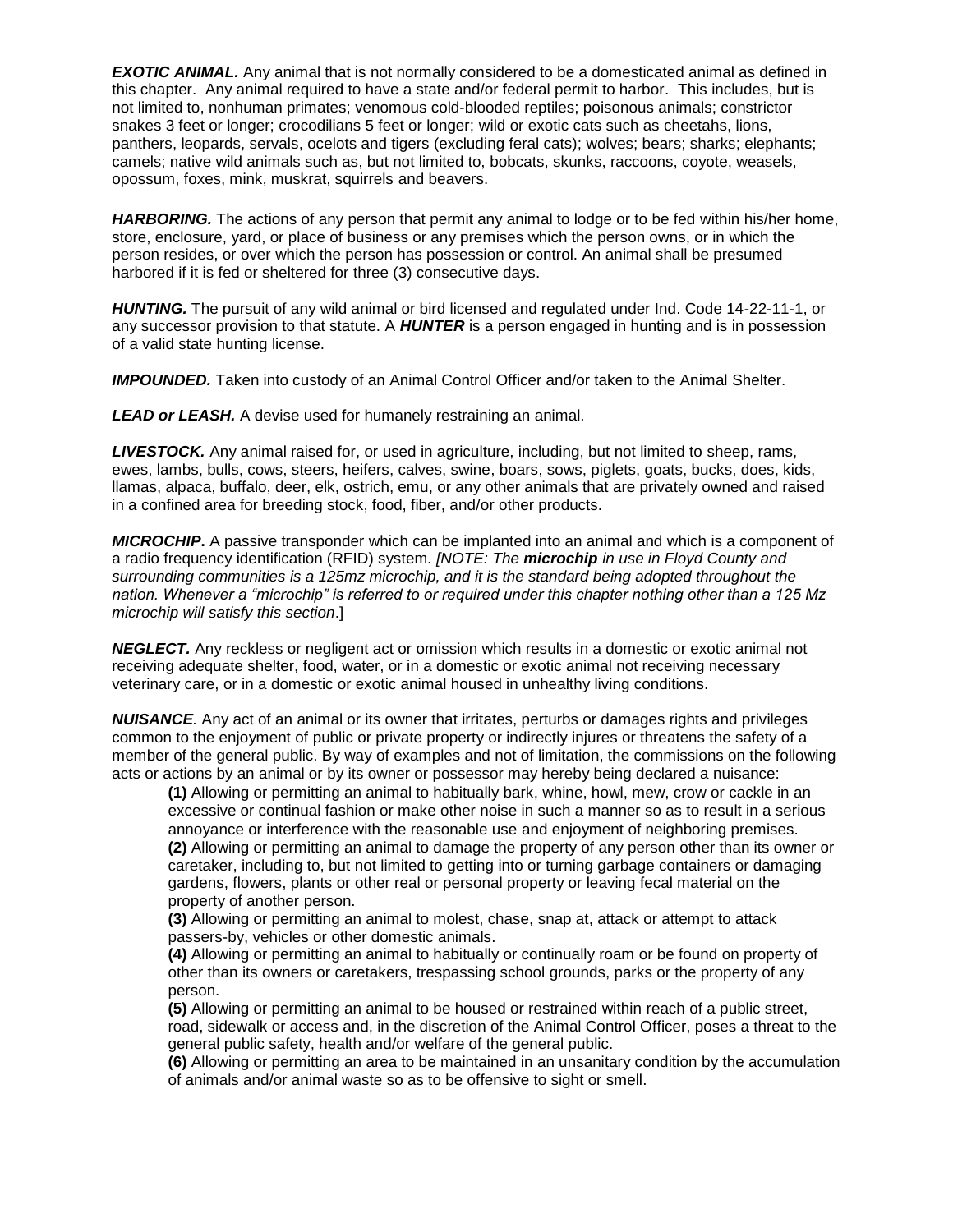*OWNER***.** Any person owning, keeping, harboring, or having control or custody of animals within the jurisdiction of this chapter, provided, that in the event that a minor person shall be determined the owner of the animal, the parent, guardian of such minor person shall be responsible to ensure compliance with the terms and provisions of this chapter, and shall be liable for any non-compliance herewith.

**PARADE.** A procession of people, usually organized along a street, often in costume, and often accompanied by marching bands, floats and often of a festive nature.

*POULTRY*. All domesticated fowl, including, but not limited to chickens, ducks, guinea fowl, turkeys, geese, peafowl.

*QUARANTINE.* Humane confinement of an animal in a building which prevents the animal coming into contact with any animal or human being other than the owner or caretaker.

**RESTRAINT.** Shall mean, but not limited to, confined to the premises of the owner or, if off of the premises of the owner, under restraint by means of a lead or leash and under the control of a responsible person.

*REASONABLE CARE*. That degree of care which a reasonable and prudent person would, under the same or similar circumstances, render to an animal to prevent injury, to care for an existing injury, or to prevent death.

*RUNNING AT-LARGE*. Any domestic or exotic animal, not located on the real property of its owner, shall be deemed running at-large if it is not under restraint as defined in this chapter.

**SCRATCH.** Any injury caused by the tearing, puncturing or cutting of the skin caused by nails or claws.

**SERVICE ANIMAL.** Any animal that is individually trained to perform tasks for a person with a disability such as, but not limited to, guiding people who are visually impaired, alerting people who are hearing impaired, assisting people in wheelchairs, alerting and protecting an individual who is having a seizure. Service animals are working animals. Any animal kept as a therapy and/or companionship animal shall not be considered as a service animal.

*SEVERE ATTACK.* An unprovoked attack in an aggressive manner upon a human, in which the victim suffered a bite, was shaken violently or which caused serious physical trauma or death.

**SHELTER.** A structure designed specifically to shelter an animal, with a roof and three (3) sides free of leaks or openings to the wind and precipitation, and a fourth side allowing access that is protected from the elements. The shelter shall provide reasonable protection from inclement weather and extreme temperatures. The structure shall be physically located in a dry area allowing the animal access outside the structure to dry ground that is mud free. It shall be cleaned and maintained regularly so as to prevent the accumulation of waste, debris and offensive odors;

**TETHER**. A restraint fastened humanely to an animal so as to keep it within certain bounds and limited freedom. Tethers shall be made of a chain, cable or similar material. Tethers must not be made of rope, twine, cord or similar material that can easily be cut or chewed through.

*UNALTERED ANIMAL.* Any animal that has not been surgically sterilized to prevent procreation.

# *ANIMALS GENERALLY*

## **§ 91.01 PERMITTING ANIMALS TO RUN AT-LARGE.**

**(1)** It shall be unlawful to permit any animal of any kind to run at-large. All animals shall be kept under restraint at all times, as defined in this chapter, and any deviation or violation thereof is strictly prohibited. **(2)**The foregoing provision shall not apply:

**(a)** if the owner is engaged in legal hunting activities with an active hunting license if required, and the animal in question has been trained to assist in hunting, and the animal's activities are being supervised by the hunter;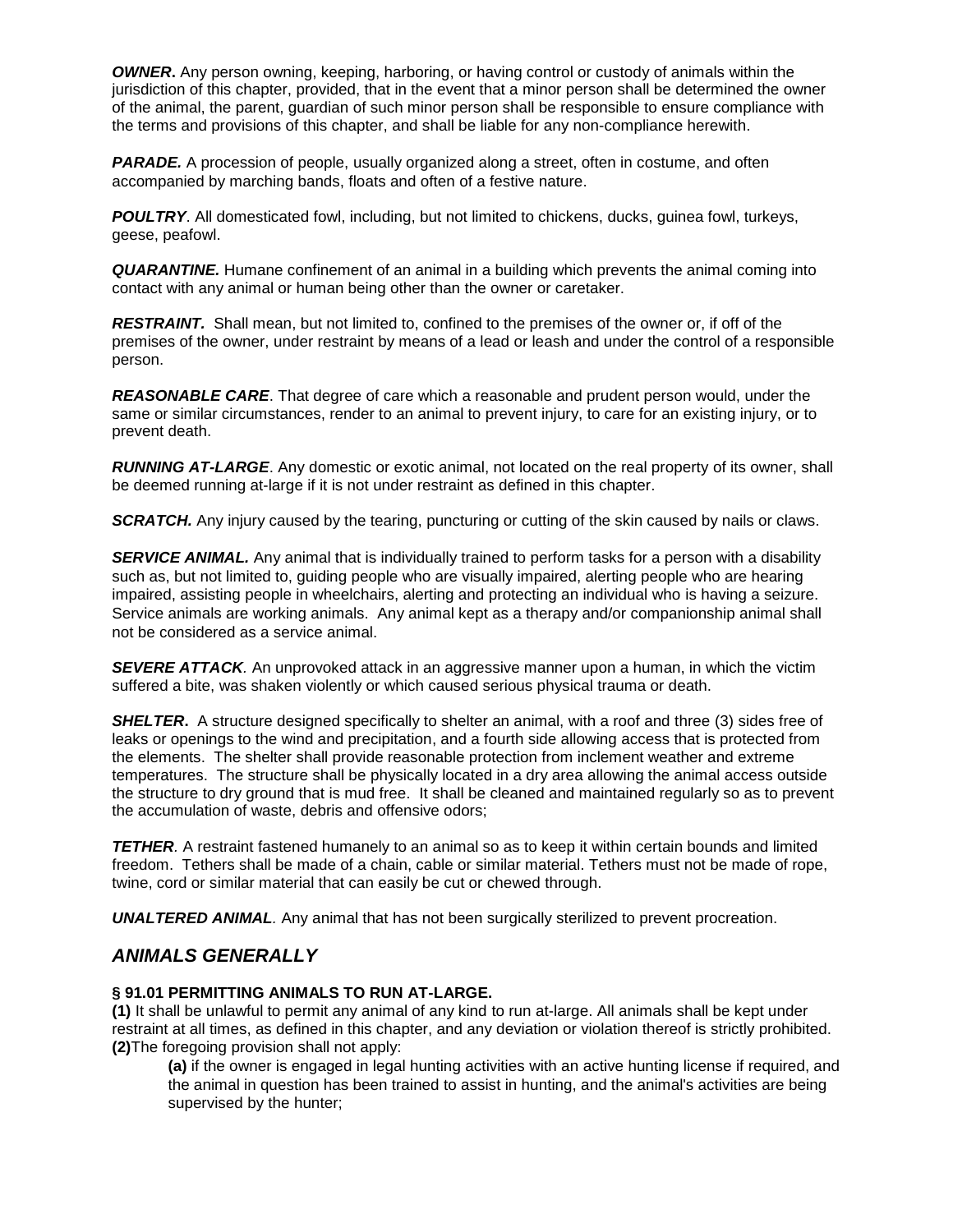**(b)** In any section of a public park designated as a leash free zone.

**(3)** Dangerous animals are not allowed to be in any area designated as a leash free zone.

Any person who violates this section shall be subject to the penalty provided in § 91.99 of this ordinance.

#### **§ 91.02 AUTHORITY TO KILL ANIMALS.**

Animal Control Officers are authorized to kill any animal of any kind when it is necessary to do so for the protection of any person or property.

# **§ 91.03 INTERFERENCE WITH ENFORCEMENT PROHIBITED.**

**(1)** No person shall in any manner interfere with, hinder, molest, or abuse any officer or individual duly authorized to enforce the provisions of this ordinance.

**(2)** No person shall in any manner seek to release or remove any animal in the custody of the Animal Shelter, or from any humane trap identified as the property of the Animal Shelter.

Any person who violates this section shall be subject to the penalty provided in § 91.99 of this ordinance.

# **§ 91.04 KEEPING LIVESTOCK AND POULTRY.**

No person shall keep livestock and poultry within city limits. This section shall not apply to pot bellied pigs, female chickens and equine. Any person who violates this section shall be subject to the penalty provided in § 91.99 of this ordinance.

## **§ 91.05 EXHIBITIONS OR PARADES OF ANIMALS.**

Any exhibitions or parades of animals may be conducted only upon securing a permit from the Board of Public Works. The Animal Shelter and its offsite locations will be exempt from this section. Any person who violates this section shall be subject to the penalty provided in § 91.99 of this ordinance.

## **§ 91.06 ANIMALS AS PRIZES OR INDUCEMENTS.**

It shall be unlawful to give away any live animal as a prize for, or as an inducement to enter any contract, game, or other competition, or as an inducement to enter a place of amusement; or offer such animal as an incentive to enter in any business agreement in which the offer is for the purpose of attracting trade. The Animal Shelter and its offsite locations will be exempt from this section. Any person who violates this section shall be subject to the penalty provided in § 91.99 of this ordinance.

# **§ 91.07 ANIMAL WHICH IS A PUBLIC NUISANCE.**

No owner shall allow an animal to be a nuisance as defined in this chapter. Any person who violates this section shall be subject to the penalty provided in § 91.99 of this ordinance.

## **§ 91.08 CRUEL TREATMENT OR NEGLECT OF ANIMALS PROHIBITED.**

**(1)** For purposes of this chapter, "cruelty" means any act prohibited by this section. No person shall cause infliction of pain, any form of bodily injury or death to an animal by:

**(a)** Striking, beating, dropping, throwing, kicking, dragging, choking, or by the use of an object or weapon;

**(b)** Means of caustic, flammable, chemical, boiling, or heated substances; causing suffering, any form of bodily injury or death by suffocation or drowning;

**(c)** Failing to provide adequate food, water and shelter.

**(d)** Failing to detect the need for, or withholding veterinary care, including care and maintenance of skin and coat, creating or allowing unhealthy living conditions whether by intentionally or by severe omission.

**(2)** No person shall engage, participate or be present in any acts or actions as defined as cruelty or neglect in this chapter. No person shall cruelly treat or torment and/or neglect any animal.

**(3)** In the event there is a reasonable cause to suspect that an animal is being a victim of cruelty or neglect, custody of such animal may be taken by an Animal Control Officer and impounded at the Animal Shelter. If claimed by its owner within the time limit as defined in this chapter, the animal may be held as evidence and confined in a humane manner. Upon a court finding that the animal has been a victim of cruelty and/or neglect, the animal shall become the property of the Animal Shelter. Any owner or caretaker shall be responsible for all fees as defined in this chapter.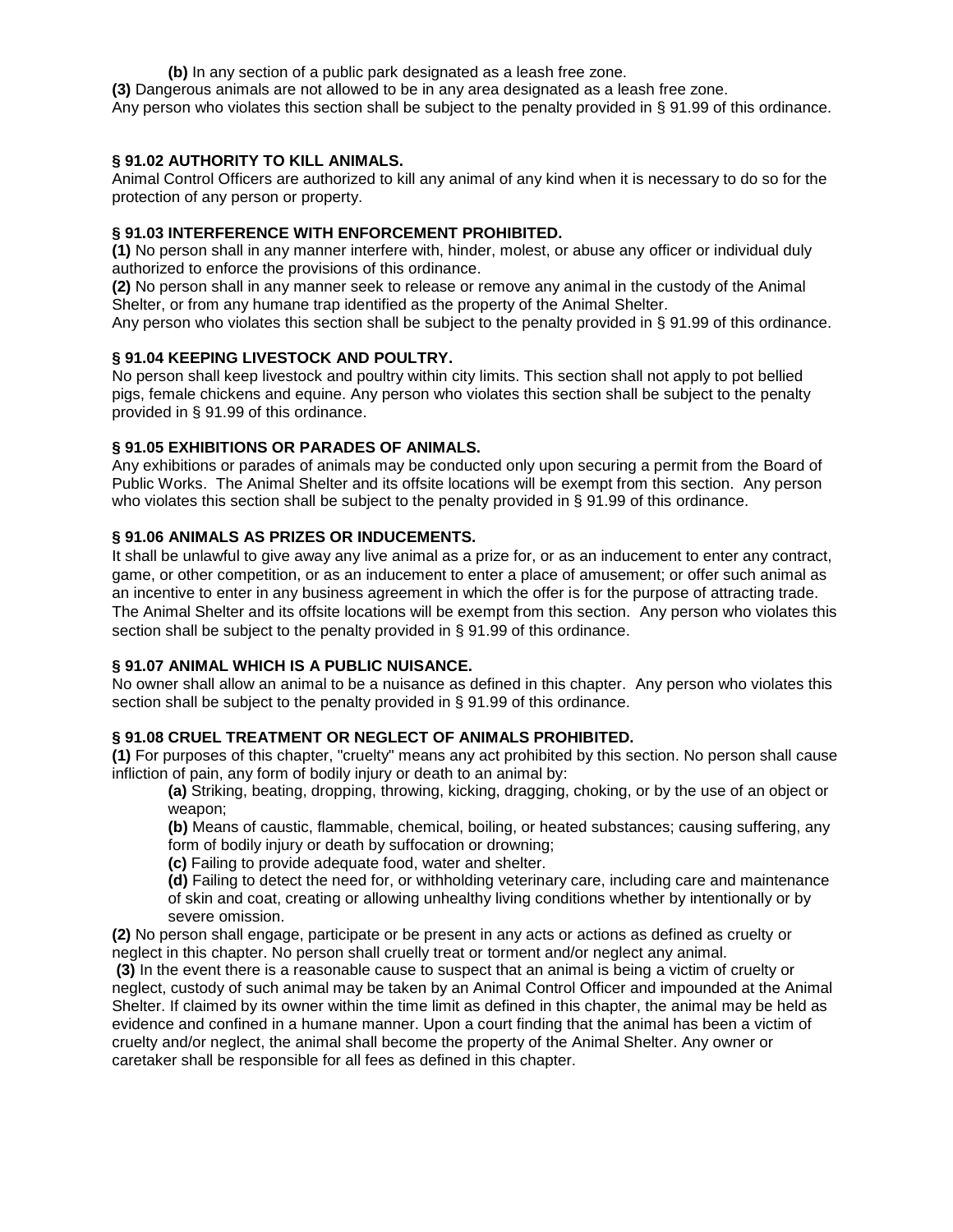**(4)** For the purpose of this section, cruelty and/or neglect of an animal shall also be defined as a failure by a person to adhere to the remedies and requisites ordered by an Animal Control Officer to comply with the requirements and provisions of any sections of this chapter.

Any person who violates this section shall be subject to the penalty provided in § 91.99 of this ordinance.

## **§ 91.09 ANIMAL FIGHTING AND EXHIBITION FIGHTING PROHIBITED.**

**(1)** No person shall cause or permit any dogfight, cockfight or other combat between animals. In the event there is a reasonable cause to suspect that an animal is involved in a dogfight, cockfight or other combat, custody of such animal and all animals of the same species on the same property may be taken by an Animal Control Officer and impounded at the Animal Shelter. The animal may be held as evidence and confined in a humane manner. Upon finding by a court that the animal was involved in a dogfight, cockfight or other combat between animals, the animal shall become the property of the Animal Shelter. **(2)** No person shall own, possess, keep, train, exercise, breed or raise any dog or other carnivore, bird or animal with the intent that such dog or other carnivore, bird or animal be utilized, sold, given or leased for fighting and/or engaged in an exhibition of fighting. In the event that a person owns, possesses, keeps, trains, exercises, breeds or raises any dog or other carnivore, bird or animal and/or engages in an exhibition of fighting or selling, leasing or giving such animals for fighting, such person shall be liable for citation for violation of this chapter.

**(3)** No person shall be present at any dogfight, cockfight, animal fighting, or combat between animals. In the event that a person is present at a dogfight, cockfight, animal fighting or combat between animals, such person shall be liable for citation for violation of this chapter.

**(4)** Any person who is found present at a dogfight, cockfight, or combat between animals, and/or any person who is in possession of an animal that may be used in an animal fight, may be charged with intent to engage in an exhibition of fighting in violation of this chapter. Any animal shall be seized and impounded as defined in this chapter if found on the premises or in the immediate area of the dogfight, cockfight, or combat between animals.

**(5)** No person may own, possess, keep or utilize any animal fighting paraphernalia with the intent to train, condition and/or fight any animal.

Any person who violates this section shall be subject to the penalty provided in § 91.99 of this ordinance.

#### **§ 91.10 PROVISION OF NECESSITIES.**

**(1)** Any owner or caretaker shall provide his/her animal with a good and adequate amount of wholesome food to maintain a healthful level of nutrition. Any owner or caretaker shall provide and maintain a constant and reachable supply of fresh and clean water at all times for his/her animal.

**(2)** All animals shall be provided with adequate shelter and protection from the weather at all times. It shall be the discretion of Animal Control Officers to determine what constitutes adequate shelter and protection from the weather. Shelters shall be constructed to protect the animal from precipitation and of a material that provides protection from extreme temperatures. In addition to the shelter, a shaded area shall also be provided by means of other structures, trees, tarps or awnings. Insulating or appropriate bedding materials, such as straw, chipped wood, wood shavings or other materials that dry quickly shall be provided during inclement weather. Shelters must be cleaned and maintained regularly so as to promote proper health for the animals being kept.

**(3)** Any owner or caretaker shall provide to his/her animal proper, humane, medical and veterinary care and treatments when sick, diseased, injured or for the purpose of preventing suffering.

**(4)** Any owner or caretaker of an animal shall maintain an appropriate environment with clean and healthful living area for any animal being kept, which area shall be free of accumulated waste and debris so that the animal shall be free to walk or lie down without coming in contact with any such waste or debris. All living areas shall be constructed and maintained to promote drainage of rainwater to prevent the accumulation of mud and/or water.

Any person who violates this section shall be subject to the penalty provided in § 91.99 of this ordinance.

#### **§ 91.11 RESTRAINT; RESTRAINT BY TETHER; AND COLLAR SPECIFICIATIONS.**

**(1)** Restraint shall mean, but not limited to, confined to the premises of the owner or, if off of the premises of the owner, under restraint by means of a lead or leash and/or pet crate or carrier and under the control of a responsible person.

**(2)** Any tethering system employed in place of a fence or enclosure shall not allow the animal to leave the owner's property. The tether must not be made of a rope, twine, cord or similar material that can easily be cut or chewed through. Any tethering system shall not be acceptable for any animal declared dangerous.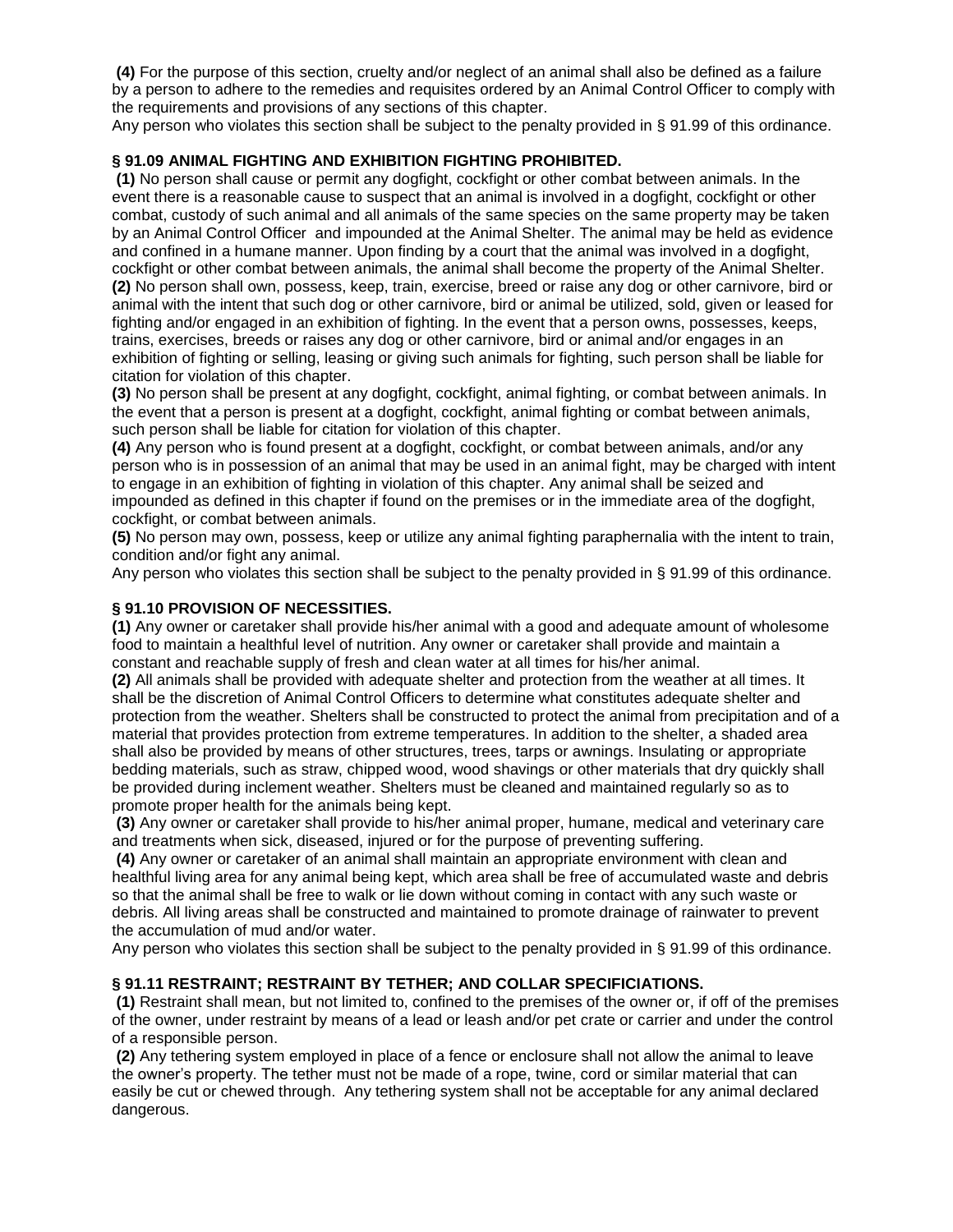**(3)** Tethers must be attached to a properly fitting collar or harness worn by the animal. No animal shall be tethered by any material that is directly attached to the animal's neck or body. All tethering devices must have a swivel device on the anchor and collar or harness end to prevent tangling.

**(4)** All collars and harnesses used for the purpose of tethering an animal must be made of nylon, leather or other durable and non-metallic material. A chain, choke, pinch collar or head halter shall not be utilized for tethering purposes. The use of properly fitted head halters shall not apply to equine and livestock. **(5)** All collars or harnesses must be checked regularly to avoid causing injury or becoming embedded into the animal's body.

**(6)** No tether shall weigh more than 1/8 of the animals' body weight.

**(7)** No dog shall be tethered that has not been spayed or neutered.

**(8)** Any dog that is tethered must have access to shelter and a shaded area at all times.

**(9)** If one or more animals at a residence have required a response from an Animal Control Officer to untangle tethers more than two (2) times in a twelve (12) month period, it shall be a violation of this section and the animals may be impounded.

**(10)** In addition to the requirements above, under this definition, *RESTRAINT FOR EQUINES, LIVESTOCK* **and POULTRY** shall mean as follows:

**(a)** All equine and livestock shall be confined by a fence or enclosure in good repair sufficient to prevent the animal from leaving the owner's property. Equine and livestock found on property, but not restrained by a fence in good repair may be impounded at the owner's expense and the owner charged with a violation of this chapter.

**(b)** All livestock weighing more than forty (40) pounds must be kept on tracts or lots of at least .5 acres or more per animal.

**(c)** Equines must be kept on an individual tract or lot of at least one (1) acre or more per animal. **(d)** All poultry shall be kept in an enclosure of sufficient height and construction to prevent the animal from leaving the enclosure; and provide a safe environment from predators. Poultry may not be tethered. The enclosure must be in good repair. Poultry found on property, but not restrained by an enclosure may be impounded at the owner's expense and the owner charged with a violation of this chapter. All poultry must be provided with access to shelter and a shaded area.

Any person who violates this section shall be subject to the penalty provided in § 91.99 of this ordinance.

#### **§ 91.12 SEXUAL ACTS WITH ANIMALS.**

No person shall engage or cause to allow any other person to engage in a sexual act with any animal. Any person who violates this section shall be subject to the penalty provided in § 91.99 of this ordinance.

#### **§ 91.13 ABANDONMENT.**

**(1)** No person shall abandon any animal. Abandonment consists of leaving an animal for a period in excess of twenty-four (24) hours, without providing and checking on the animal's condition, or failure to contact Animal Control if a request to contact is left on the property where the animal is. No person shall leave an animal by a roadside or other area, or leave any animal on either public or private property, without the property owner's consent. In the event that an animal is found so abandoned, the animal may be taken by an Animal Control Officer and impounded at the Animal Shelter, and there confined in a humane manner. The animal, if taken from private property, shall be kept for not less than the prescribed period in accordance with the procedures set forth in section §91.23. When a caretaker is mandated by the owner of such and the animal is so abandoned, the caretaker may be subject to a citation for violation of this section and all fees as defined in this chapter.

**(2)** An Animal Control Officer is authorized to impound any animal if the Animal Control Officer deems that the condition of the animal requires immediate care or veterinary treatment and/or upon finding reasonable suspicion of abandonment and/or believes such animal needs to be removed for humane reasons. The Animal Control Officer is authorized to go on and about private property to investigate any allegations or suspicions of abandonment.

Any person who violates this section shall be subject to the penalty provided in § 91.99 of this ordinance.

#### **§ 91.14 KEEPING ANIMALS AREAS OF HABITATION CLEAN.**

**(1)** No person shall cause or allow any area where an animal is, or may be, kept to become unclean or unwholesome, but shall keep the area clean, sanitary and free from all refuse and rodents. Such area shall be cleaned at least once every forty-eight (48) hours. It shall be unlawful to permit any decaying food, excreta or any refuse of any kind to remain in such areas. Refuse from such areas shall, when swept or collected, be kept in containers until disposed of in accordance with the ordinances of the city.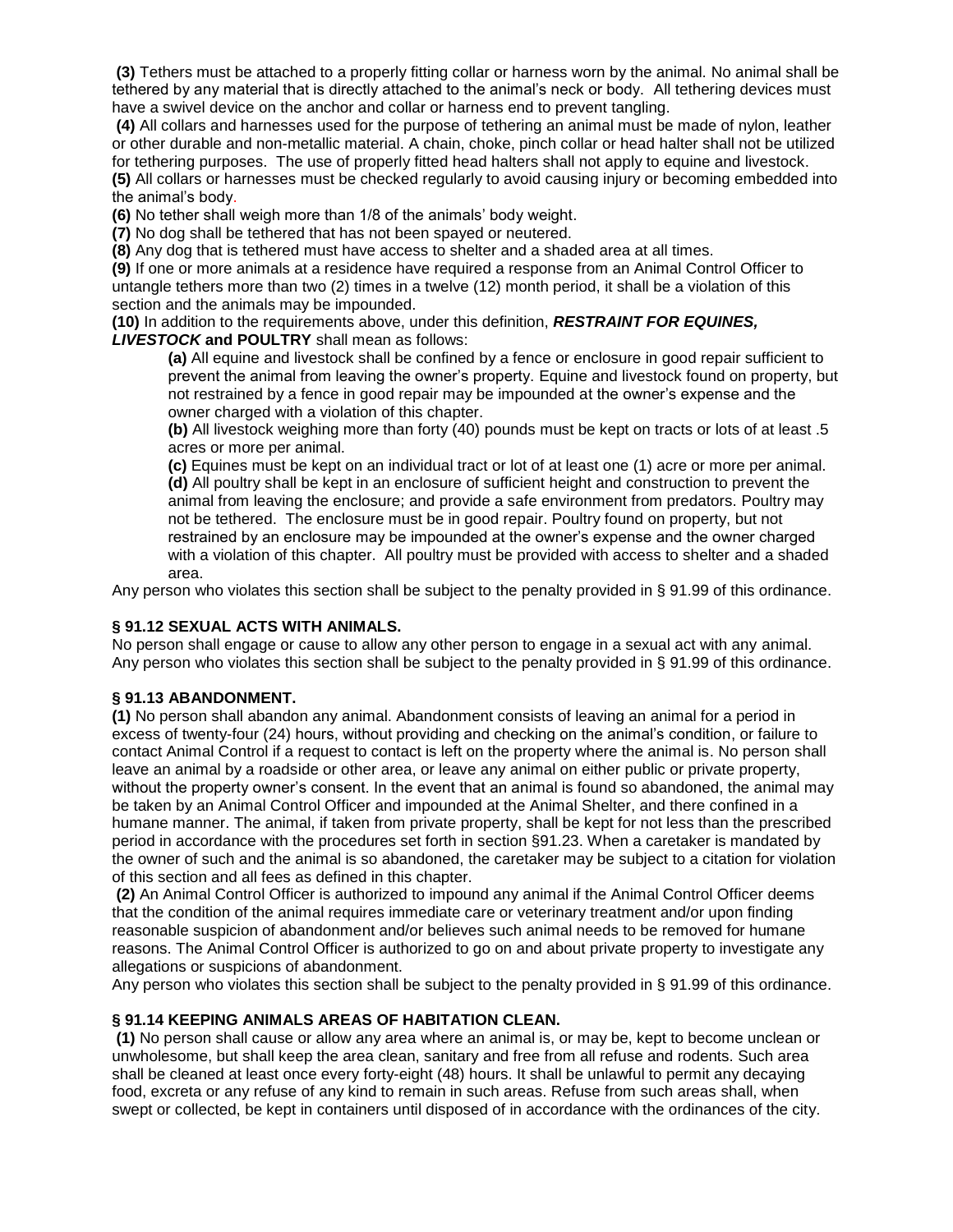**(2)** It shall be unlawful for the owner or caretaker of an animal to permit or allow such animal to excrete feces on school grounds, parks or other public property, or on any private property other than that of the owner or caretaker of such animal without the permission of the owner of said property, or on any streets, sidewalk, or highways, unless the owner or caretaker of such animal immediately removes all feces deposited by such animal and disposes of same in a sanitary manner. This may not apply to persons accompanied by a service animal used for their assistance.

Any person who violates this section shall be subject to the penalty provided in § 91.99 of this ordinance.

# **§ 91.15 ANIMALS AFFLICTED WITH CONTAGIOUS DISEASE.**

No domestic or exotic animal afflicted with a contagious or infectious disease shall be allowed to run atlarge, or be exposed in any public place within the city whereby the health of human or animal may be affected; nor shall such diseased animal be shipped or removed from the premises of the owner, except for the purposes of transporting directly to obtain veterinary assistance, or by the order of the Chief of the Police Department in the Civil City of New Albany, Indiana or the County Sheriff within the unincorporated areas of Floyd County, Indiana, or an Animal Control Officer. Any person who violates this section shall be subject to the penalty provided in § 91.99 of this ordinance.

# **§ 91.16 RABIES QUARANTINE OF ANIMALS.**

**(1)** Any animal which has caused injury and/or death to a human by means of a bite and/or scratch shall be quarantined. The quarantine shall be consistent with the practices, rules and regulations of the Floyd County Health Department and the Indiana State Board of Animal Health.

**(2)** Any owner or caretaker who fails to properly quarantine his/her animal is subject to citation for violation of this chapter, and the animal may be impounded at the Animal Shelter or a licensed Animal Clinic or Animal Hospital for the reminder of its quarantine period. The owner or caretaker shall be responsible for all applicable fees as set forth in §91.98 during the quarantine period if held at the Animal Shelter.

**(3)** Any animal whose owner is unavailable or incapable of quarantining the animal is subject to the animal being taken by an Animal Control Officer and quarantined at the Animal Shelter or a licensed Animal Clinic or Animal Hospital for the quarantine period.

**(4)** Any owner of an animal which must be quarantined may elect to board such animal at the Animal Shelter for the quarantine period, if space is available. Any owner of an animal which must be quarantined may elect to surrender such animal to the Animal Shelter. The owner shall be responsible for all applicable fees as set forth in § 91.98 during the quarantine period if held at, or surrendered to, the Animal Shelter.

**(5)** Any quarantined animal not reclaimed by an owner within twenty-four (24) hours of the expiration of the prescribed period of quarantine shall be humanely euthanized.

**(6)** Any human, bitten and/or scratched by an animal, or any physician or other medical professional or medical institution treating such an injury, shall report the bite and/or scratch to the Animal Shelter and/or the Floyd County Health Department within twenty-four (24) hours.

**(7)** Any animal that cannot be vaccinated against rabies with an approved rabies vaccine, or any animal which has no established rabies quarantine observation period, which bites and/or scratches a human, is to be euthanized and its head shall be sent to the State Department of Heath for examination all at the expense of its owner or harborer for examination for rabies.

Any person who violates this section shall be subject to the penalty provided in § 91.99 of this ordinance.

## **§ 91.17 ALLOWING ANIMAL TO REMAIN IN PARKED VEHICLE**.

It shall be unlawful to leave an animal in a vehicle when the conditions in that vehicle would pose a health hazard to the animal. Animal Control Officers are authorized to seize and rescue such animal under these conditions. Damages incurred to such vehicles during the seizure of such animal shall be at the expense of the vehicle owner. Any person who violates this section shall be subject to the penalty provided in § 91.99 of this ordinance.

# **§ 91.18 SPAY/NEUTER PROGRAM ESTABLISHED AT ANIMAL SHELTER**.

This chapter adopts a spay/neuter program for the Animal Shelter on the following terms: **(1)** All persons wishing to adopt a dog or cat at the Animal Shelter must pay a spay/neuter fee with their adoption fees. All dogs and cats adopted from the Animal Shelter must be surgically altered unless a licensed veterinarian, in writing, states the animal is unfit for surgery.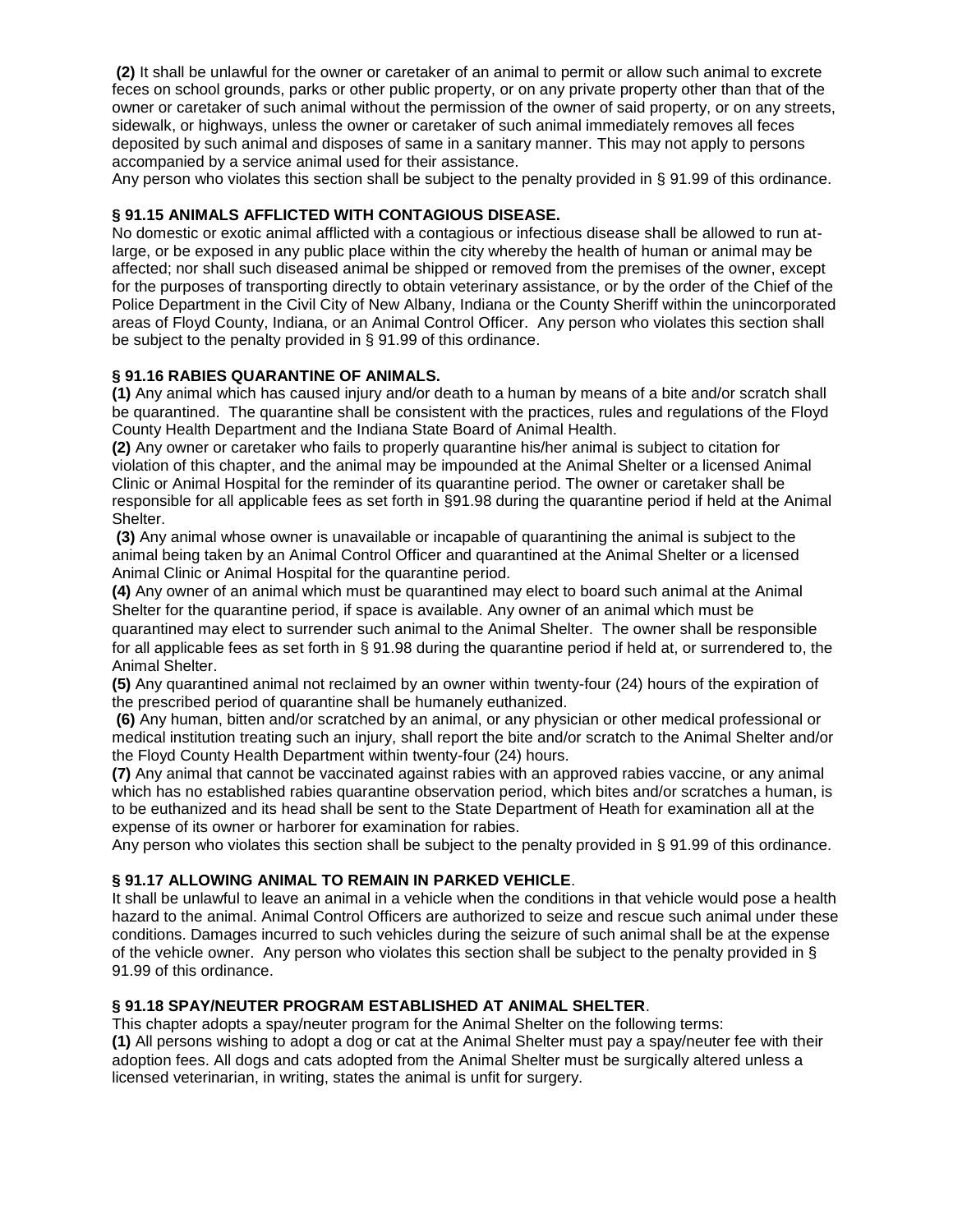**(2)** The Animal Shelter shall deposit all monies collected from this spay/ neuter fee into the Non-Reverting Fund for the spay/neuter program with the City Controller, and thereafter shall process all claims to maintain the spay/neuter clinic at the Animal Shelter.

(Ord. G-95-209, passed 2-16-95)

# *ANIMAL REGISTRATION AND RABIES VACCINATION*

# **§ 91.20 DOGS AND CATS TO BE REGISTERED AND LICENSED.**

**(1)** Any person owning, harboring or having custody of a dog and/or cat within city limits must obtain a license within fifteen (15) days of obtaining the animal. Licenses, except for Lifetime Licenses, shall be valid for one (1) year from date of issue. Any person not eligible to obtain a license may not own a dog or a cat.

**(2)** Applications for licenses shall be made to the Animal Shelter.

**(3)** If the applicant withholds or falsifies any information on the application, no license shall be issued. Any license issued upon false or withheld information shall be null and void.

**(4)** Application shall include species, breed, gender, name of the animal, whether the animal has been neutered or spayed, a current rabies certificate, if required, issued by a licensed veterinarian, and the name, telephone number and address of the owner/harborer, and information on whether the applicant has been cited with a violation of this chapter or convicted of cruelty to animals.

**(5)** No person who has been convicted of cruelty to animals shall be issued a license. It shall be within the discretion of the Animal Shelter whether to issue a license if there have been three (3) or more violations of this chapter within a twelve (12) month period.

**(6)** Upon issuance of the license and payment of all fees, the Animal Shelter shall issue to the applicant a durable tag stamped with an identification number. The Animal Shelter shall maintain a record of the identifying number of all tags issued.

**(7)** The Animal Shelter shall charge fees for animal licenses and certain other charges pursuant to § 91.98 of this chapter. The Animal Shelter shall deposit all monies collected from this section into the Non-Reverting Fund for the Animal Control Runs Fund with the City Controller. The fees shall be collected by the Animal Shelter, or by its fiscal agent. Any fee for registration may be waived by the Animal Shelter.

**(8)** The license fee shall be waived for certified service animals, governmental police dogs, or other certified animals that are trained to assist the physically handicapped. These shall still be registered with the Animal Shelter and must obtain a license as any other.

**(9)** The owner of any animal deemed by a veterinarian to be unfit to undergo a spaying or neutering operation shall be, upon presentation of written certification to that effect by a licensed veterinarian, charged the fee for a spayed or neutered animal.

**(10)** No person shall use a license for any animal other than the animal for which it was issued. Any person who violates this section shall be subject to the penalty provided in § 91.99 of this ordinance.

## **§ 91.21 EXOTIC ANIMALS TO BE REGISTERED**

All exotic animals as defined in this chapter shall be registered with the Animal Shelter. Registration shall include the name, address and phone number of the owner, and a description of the animal to aid Animal Control Officers in finding the owners of any animal running at-large or during an emergency. Any fee for registration may be waived by the Animal Shelter. Any person who violates this section shall be subject to the penalty provided in § 91.99 of this ordinance.

## **§ 91.22 DOGS, CATS AND FERRETS OVER THREE (3) MONTHS TO BE INOCULATED**.

It shall be unlawful to own, possess, keep or harbor any dog, cat or ferret over the age of three (3) months within city limits, unless that animal has been inoculated against rabies by a licensed veterinarian and the inoculation period has not expired. Any person who violates this section shall be subject to the penalty provided in § 91.99 of this ordinance.

# *IMPOUNDMENT AND REDEMPTION OF ANIMALS*

## **§ 91.23 IMPOUNDMENT AUTHORIZIED**

**(1)** Any animal which is found by an Animal Control Officer to be in violation of this chapter, may be impounded and confined in a humane manner until reclaimed by its owner or otherwise disposed of in accordance with this chapter.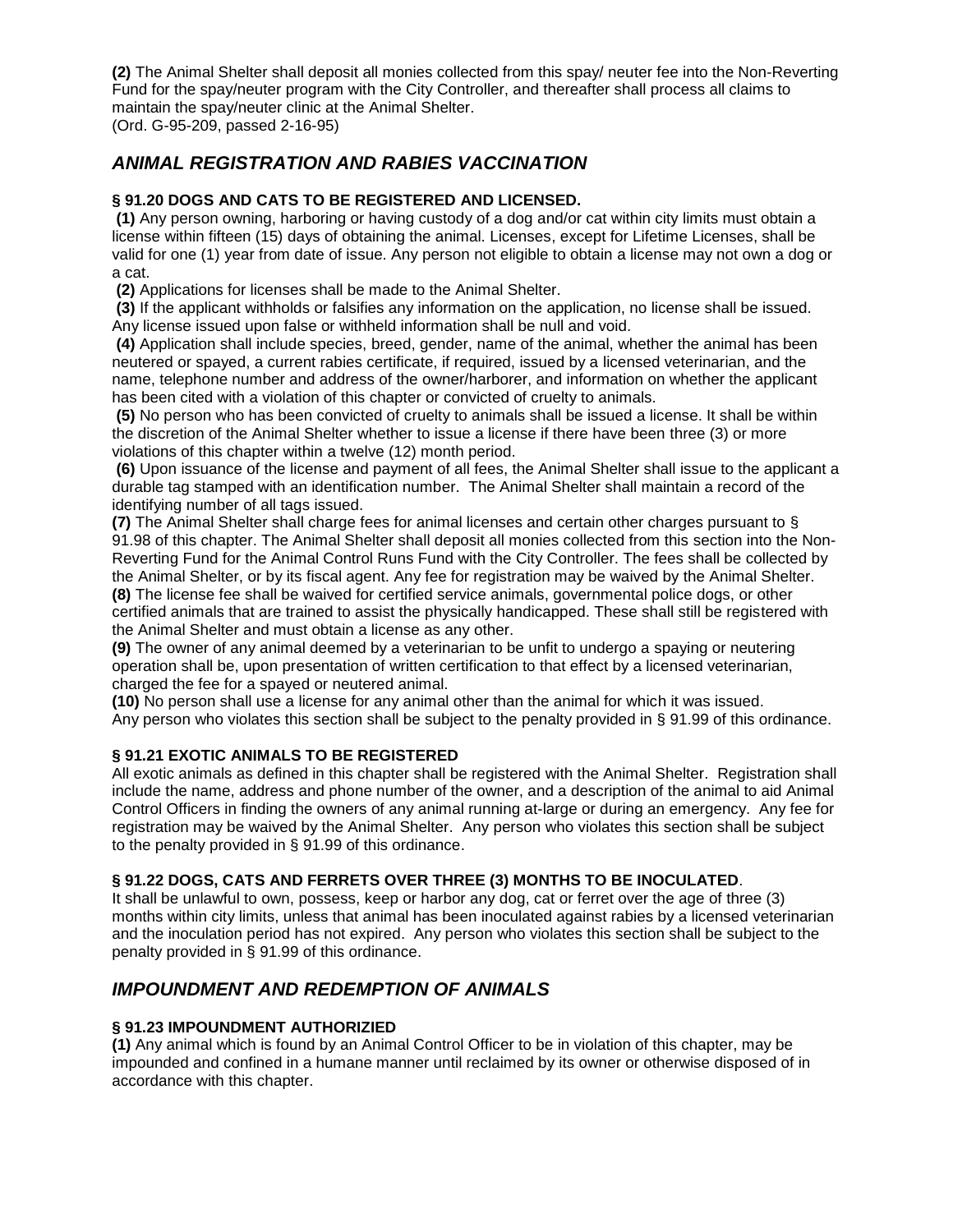**(2)** Impounded animals, except those suffering from an injury or physical condition which causes the animal to suffer, shall be kept and maintained by the Animal Shelter for the following state periods:

**(a)** Impounded Animals: Not less than three (3) days, not including Saturdays, Sundays and state recognized holidays.

**(b)** Quarantined Animals: Ten (10) days from the date the bite and/or scratch occurs.

**(3)** Animal Control Officers are authorized to go on or about private property to seize an animal. If an animal is seized, the Animal Control Officer shall issue a written notice of seizure and leave it with the owner or affix it to the premises from which the animal was seized.

**(4)** Impounded domestic pets, other than feral cats, shall be kept three (3) days, unless reclaimed by their owner. If the owner can be identified by means of a license tag, collar ID, tattoo, microchip, rabies tag or other means physically attached to or upon the body of the animal, the Animal Shelter shall immediately notify the owner by the most expedient means available of the impoundment of the animal, and the animal will be held for five (5) days, unless reclaimed by their owner. Animals not reclaimed by their owners within the established time periods and those not placed in suitable new homes after such time, may be humanely euthanized. However, if an impounded animal has an injury or physical or medical condition, which causes the animal or other domestic animals to suffer, the Animal Shelter may immediately humanely euthanize the animal. For the purposes of this chapter, the impoundment term shall commence on the date of delivery of the animal to the place of impoundment and not the date of notification of the owner. An owner desiring to reclaim an impounded animal shall comply with and pay such fees as provided by the terms and provisions of this chapter. If an animal has been impounded because of cruelty and/or neglect, the Animal Shelter may refuse to release the animal to its owner until the owner gives the Animal Shelter reasonable assurances that the conditions that constitute cruelty or neglect have been or will be corrected. These assurances may be verified by an Animal Control Officer before releasing the animal back to the owner. If an animal has been impounded for any violation of this chapter and such animal was adopted from the Animal Shelter or one of its offsite locations, the Animal Shelter may refuse to release such animal to the owner.

**(5)** Animals not reclaimed by their owners within the applicable time period, may thereafter be placed in suitable homes, or may be humanely euthanized. Unclaimed animals that have been placed under quarantine shall be humanely euthanized.

## **§ 91.24 REMOVAL OF ANIMAL IN IMMEDIATE DANGER.**

Any animal observed by an Animal Control Officer to be in immediate danger may be removed from such situation by the quickest and most reasonable means available.

#### **§ 91.25 ANIMAL SHELTER TO RECORD DATA ON IMPOUNDED ANIMALS.**

Immediately after impounding any animal, the Animal Control Officer shall enter upon the records of the Animal Shelter the date of impounding, a description of the animal impounded and the location where the animal was impounded. A list of impounded animals shall be kept at the Animal Shelter.

## **§ 91.26 ANIMAL SHELTER TO GIVE NOTICE TO OWNER.**

The Animal Shelter shall give notice to the owner of any animal wearing its license tag issued by the Animal Shelter at the time of impoundment to the address shown upon the license, and the owner of the impounded animal may redeem the animal by paying all the costs and charges assessed that have accrued up to the time of redemption.

## **§ 91.27 IMPOUNDING FEE; BOND.**

**(1)** The Animal Shelter shall charge impounding fees, boarding charges and certain other fees pursuant to § 91.98 The fees shall be collected by the Animal Shelter, or by its fiscal agent and deposited with the City Controller.

**(2)** The owner of an animal that has been impounded under this chapter and charged with a violation of this chapter, may prevent disposition of the animal by the Animal Shelter caring for the animal by posting, not later than three (3) days after the animal has been impounded, a bond with the Animal Shelter in an amount sufficient to provide for the animal's care and keeping for at least thirty (30) days, beginning from the date the animal was impounded. The owner may renew a bond by posting a new bond, in an amount sufficient to provide for the animal's care and keeping for at least an additional thirty (30) days, not later than five (5) days after the expiration of the period for which a previous bond was posted. If a bond expires and is not renewed, the Animal Shelter may determine disposition of the animal. If the owner of an animal impounded under this section is found guilty or signs an agreement with conditions of an offense under this chapter, the owner shall forfeit the bond to the Animal Shelter to reimburse the Animal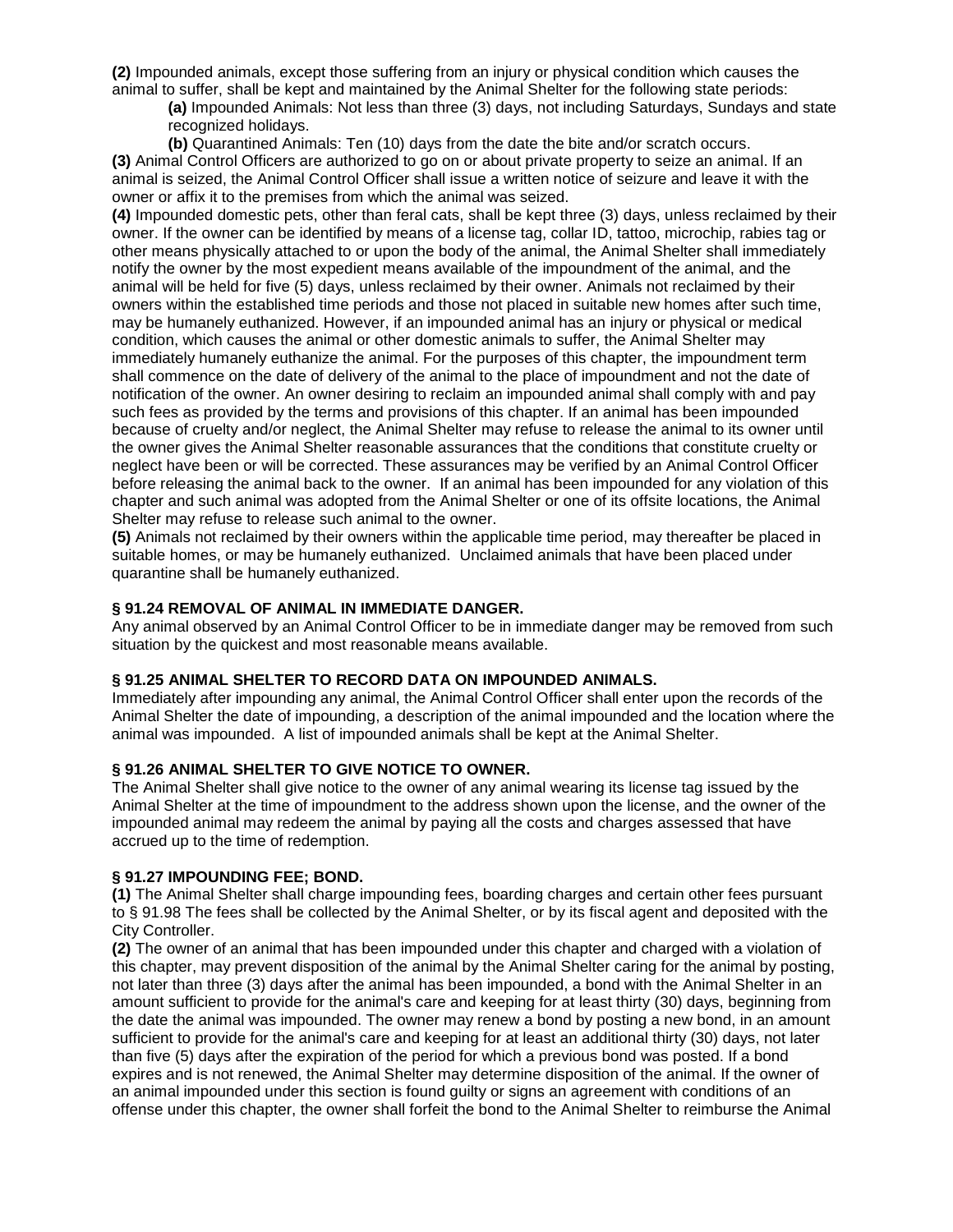Shelter for the expense of the animal's care and keeping. If the owner has paid a bond under this chapter, the Animal Shelter may still euthanize the animal if a veterinarian determines that the animal is suffering. **(3)** If the owner requests, the court or the Animal Control Authority, having jurisdiction of charges filed under this chapter or IC 15-5-12 shall hold a hearing to determine whether probable cause exists to believe that a violation of this chapter or IC 15-5-12 has occurred. If the court determines that probable cause does not exist, the court may order the animal returned to its owner, and the return of any bond posted by its owner.

## **§ 91.28 REDEMPTION OF IMPOUNDED ANIMAL.**

**(1)** The owner of an animal, or any person authorized in writing by said owner of any animal, may redeem the animal by paying all the costs and fines assessed that have accrued up to the time of making the redemption, plus the license fee for the animal, if required. Any animal not claimed by an owner, in accordance with the time periods described in this chapter, shall become the property of the Animal Shelter and may be disposed of in any manner as is in accordance with law.

**(2)** An application for redemption must be filed by the owner, if at all prior to the expiration of the impoundment term. If the owner cannot be identified, the Animal Shelter may request reasonable proof of ownership as a condition for the release of the animal. For purposes of this section, proof of ownership may include bills of sale; photos depicting the animal and the owner, vet records with owners name and/or similar evidence. In the event of the existence of a controversy pertaining to the ownership or right of possession of an impounded animal, the Animal Shelter may refuse redemption except upon the order of a court of competent jurisdiction.

**(3)** Any animal impounded, such animal may be released only upon the application for redemption and after being fitted with a microchip, to facilitate future identification of the animal and owner. Any animal impounded two (2) times within a twelve (12) month period, such animal may be released only upon application for redemption and conditioned upon the spay/neuter of the animal. The cost of either such procedures shall be paid by the owner of the animal. The Animal Shelter may release any animal at their discretion without an application for a microchip or spaying/neutering.

**(4)** Any animal deemed to be suffering, due to possible injury or apparent disease may be humanely euthanized before the holding period has expired.

*Statutory reference: Prohibited methods of destruction, see IC 15-5-17-1*

## **§ 91.29 EUTHANASIA AND DISPOSAL OF PRIVATELY OWNED ANIMALS**.

The Animal Shelter shall have the ability to charge the owner of any animal certain fees to euthanize and dispose of said animal, in accordance with § 91.98 of this chapter.

# *DANGEROUS ANIMALS*

## **§ 91.35 DANGEROUS ANIMALS**.

For the purpose of this ordinance, the following definitions shall apply unless the context clearly indicates or requires a different meaning.

## *DANGEROUS ANIMAL.*

**(1)** Any animal which constitutes a physical threat to human beings or other domestic animals by virtue of a known propensity to endanger life by unprovoked assault or bite or scratch so as to cause serious bodily harm; or

**(2)** Any animal that approaches a human being upon the streets, sidewalks, or any public grounds in a vicious or terrorizing manner or an attitude of aggression when unprovoked, or;

**(3)** Any animal with a known propensity, tendency or disposition to attack unprovoked, to cause injury to or otherwise endanger the safety of a human being or domestic animal; or

**(4)** Any animal which bites, inflicts injury to or otherwise attacks a human being or domestic animal without provocation on public or private property; or

**(5)** Any animal which scratches, inflicts injury, assaults or otherwise attacks a human being or domestic animal without provocation on public or private property; or

**(6)** Any animal which behaves in such a manner that the owner therefore knows or should reasonably know that the animal possesses a tendency to attack, bite or scratch a human being; or

**(7)** Any animal certified by a licensed or certified aggression dog trainer, evaluator or behaviorist after observation thereof, as posing a danger to human life if not kept in a manner required by this chapter upon the basis of behavioral probability; or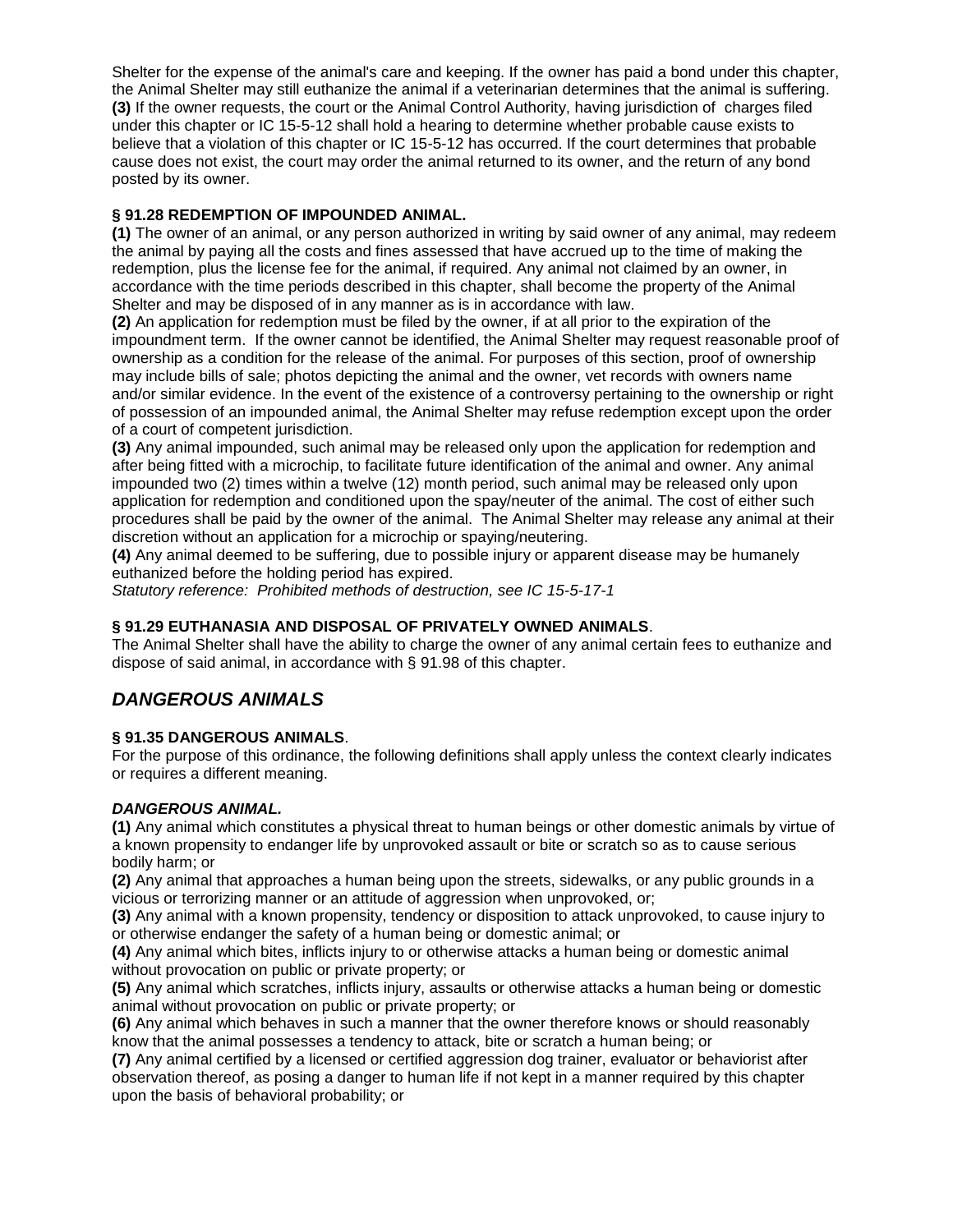**(8)** Any animal that cannot be vaccinated against rabies with an approved rabies vaccine, and any animal which has no established rabies quarantine observation period.

**(9)** Exceptions. Any animal may not be deemed dangerous solely because;

**(a)** It bites, scratches, attacks or menaces:

**(1)** Anyone assaulting its owner. This shall not include any law enforcement officer attempting to subdue or affect the arrest or detain of a suspect.

**(2)** It has attacked or attempted to attack any person or animal that has tormented or abused it.

**(b)** It is otherwise acting in defense of any attack from a person or other animal upon its owner or any other person;

**(c)** It is defending its young and on its owners property;

**(d)** Anyone entering the owner's property to commit robbery, burglary, assault or other crime or entering a secured building without permission. Simple trespassing by a person onto private property may not be considered provocation for any attack.

**(e)** It is severely injured or incapacitated.

**(f)** Any animals which are employed by a police department in the State of Indiana or any animal which has been certified either nationally or by the State of Indiana for use in law enforcement work providing the animal is owned and in the possession of the person who initially trained the animal and/or for whom the certification was meant.

Any person who violates this section shall be subject to the penalty provided in § 91.99 of this ordinance.

#### *ENCLOSURES / RESTRANT FOR DANGEROUS ANIMAL.*

**(1)** Enclosures for dangerous animals shall be a covered fence or fabricated structure at least six (6) feet in height, installed beneath ground level or in concrete or pavement to prevent digging under it, and with a gravel or concrete floor, sufficient size to allow the animal to stand, sit, and turn around in a natural position, and which allows for adequate exercise for the size/breed being kept. Enclosures shall be designed to prevent the entry of children or unauthorized persons. Such enclosures shall be securely locked with a combination or key lock which has been designed to prevent accidental or malicious opening of the enclosure. The enclosure must contain proper shelter, a shaded area and be properly ventilated. The owners residence, other existing residence or storage building are not appropriate enclosures for a dangerous animal, unless approved by an Animal Control Officer. Any structure may be subject to approval by the City Building Department and it is the responsibility of the owner to comply with building codes if required.

**(2)** Restraint for a dangerous animal shall be:

**(a)** On the premises of the owner and confined in a secure enclosure as previously defined, or; **(b)** If off the premises of the owner, the animal must be accompanied by the owner, securely muzzled and restrained with a leather, or nylon lead or leash having the tensile strength to restrain the animal and not to exceed six (6) feet in length. The lead or leash must be under the control of a person over the age of eighteen (18) years of age and physically able to restrain the animal. The muzzle shall be made in such a manner that will not cause injury to the animal or interfere with the animal's vision or respiration, but shall prevent the animal from biting any human or other animal.

Any person who violates this section shall be subject to the penalty provided in § 91.99 of this ordinance.

#### **§ 91.36 DUTY OF OWNERS OF DANGEROUS ANIMALS.**

**(1)** It shall be the duty of every owner of any animal or anyone having any animal in possession or custody, to exercise reasonable care and to take all necessary steps and precautions to protect other people, property, and animal from injuries or damage which might result from the owners animals behavior, regardless of whether such behavior is motivated by mischievousness, playfulness, or ferocity. **(2)** It shall be the duty of every owner of any animal that resides on rental property to notify the property owner if that animal has been declared dangerous

**(3)** It shall be the duty of every owner of any animal, or anyone having any animal in his/her possession or custody, to ensure that the animal is kept under control and that reasonable care and precautions are taken to prevent the animal from leaving, while unattended, the real property limits of its owner, possessor or custodian and that:

**(a)** It is securely and humanely enclosed within an enclosure as described in this chapter, out of which it cannot climb, dig, jump or otherwise escape on its own; and such enclosure must be securely locked at anytime the animal is left unattended; or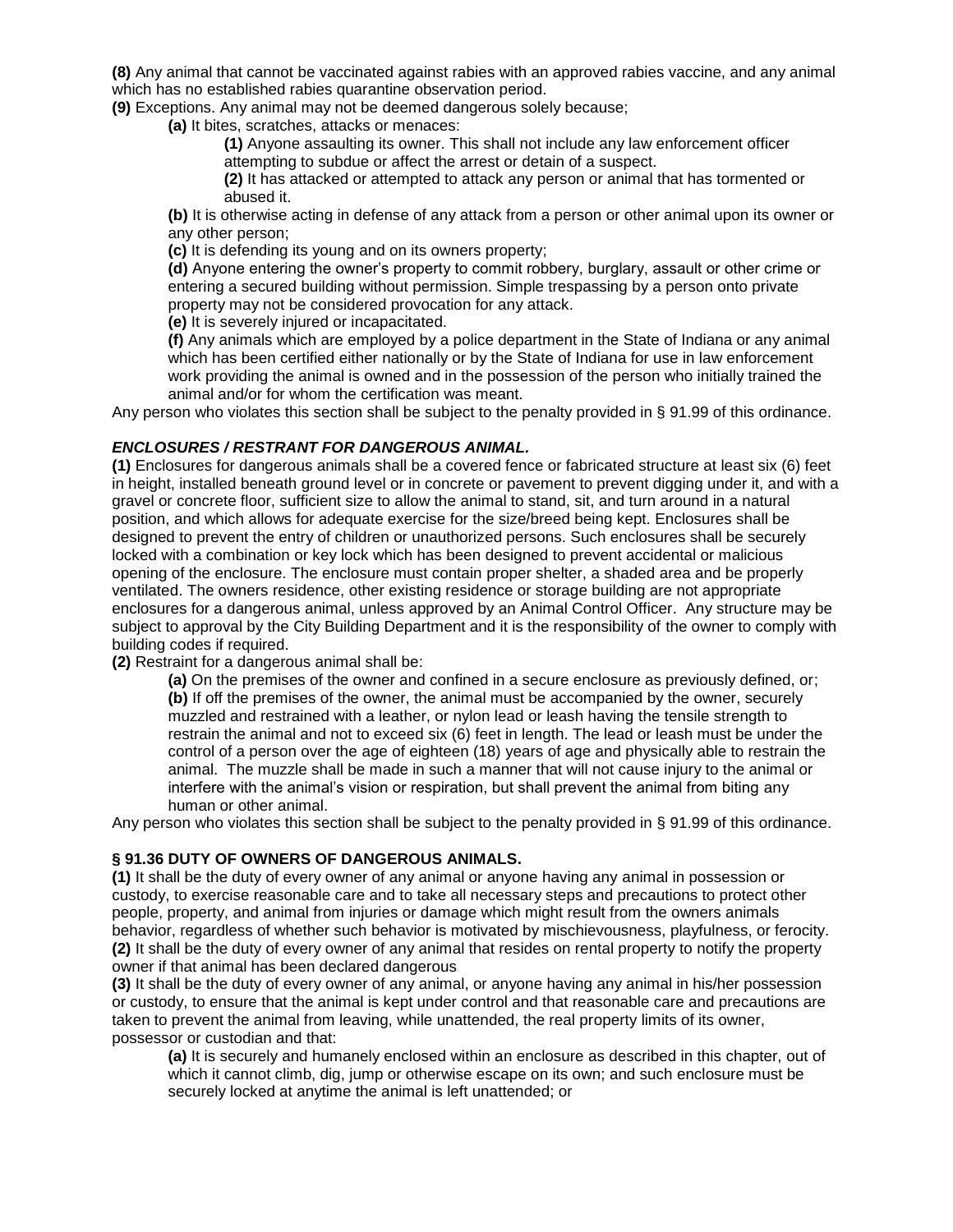**(b)** In the event the animal is outside of its dwelling unit and enclosure, the animal shall be securely muzzled and restrained with a lead or leash and shall be under the direct control of its owner.

**(c)** Any animal placed under the Dangerous Animal section of this chapter, the animal is to be spayed or neutered at the expense of the owner.

**(d)** Any animal placed under the Dangerous Animal section of this chapter, the animal is to be microchipped at the expense of the owner.

**(e)** Any animal declared a dangerous animal shall purchase and maintain a current license for a dangerous animal.

**(f)** The owner of a dangerous animal shall display a sign on his/her property or premises warning that there is a dangerous animal on the premises. The sign shall be visible and capable of being read from a public right of way

**(g)** The owner shall immediately notify the Animal Shelter, the New Albany Police Department, or the Floyd County Sheriff if a dangerous animal is loose, and/or has attacked another animal or a human being, or has died.

**(h)** The animal may be impounded to make whatever inquiry is deemed necessary to ensure compliance with the provisions of this chapter, and any Animal Control Officer is hereby empowered to seize and impound any dangerous animal whose owner fails to comply with the provisions hereof, subject to the right of such owner to contest the seizure or impoundment, as provided in this chapter, in Floyd County Court. The animal will be retained by the Animal Shelter during the pendency of any such proceeding if the owner posts a bond pursuant to section § 91.27 of this chapter, and the Animal Shelter shall have the power to dispose of any such animal prior to the termination of any court proceedings if no bond is posted or the bond is allowed to lapse, in accordance with that section of this chapter.

**(i)** In the event that any animal previously placed under the Dangerous Animal section of this chapter is found running at-large or in violation of this chapter, the animal will be impounded by an Animal Control Officer and euthanized.

**(j)** Any owner of an animal declared a dangerous animal shall not sell, transfer, give away or use other form of disposition of the animal other than surrender the animal to the Animal Shelter. **(k)** Any owner of an animal declared as dangerous shall request authorization from the Animal Shelter to change the location of the animal. The new location, if authorized, shall comply with the requirements of this chapter.

**(l)** In the event that the owner of the animal refuses to surrender the animal to an Animal Control Officer, the Animal Control Officer may request a warrant to seize the animal upon execution of the warrant.

Any person who violates this section shall be subject to the penalty provided in § 91.99 of this ordinance.

# *ENFORCEMENT*

#### **§ 91.38 ENFORCEMENT.**

**(1)** It shall be lawful for any Animal Control Officer to canvass any dwelling unit, business, organization and institution for the purpose of ascertaining compliance with any section of this chapter and/or any state law pertaining to animals.

**(2)** It shall be lawful for any Animal Control Officer to go upon private property to inspect the condition of any animal or investigate any violation of this chapter and/or any state law pertaining to animals.

**(3)** It shall be lawful for any Animal Control Officer to inspect any dwelling unit, business, organization and institution with the consent of any owner or occupant, or by administrative or criminal search warrant, for the purpose of an investigation of any violation of this chapter and/or state law pertaining to animals.

**(4)** It shall be lawful for any Animal Control Officer to go onto private property to seize any animal; with the consent of any owner, caretaker or occupant of the property; or pursuant to the sections of this chapter; or with an order of a court of competent jurisdiction in this state, or for any violation of this chapter and/or state law pertaining to animals that causes an Animal Control Officer to believe that the situation endangers the health or well-being or is a life threatening condition for such animal or such animal needs to be removed for humane reasons and/or required immediate care or veterinary treatment or such animal poses a threat to public health or safety.

**(5)** It shall be lawful for any animal that is found by an Animal Control Officer to be running at-large, stray, public nuisance, inhumanely or cruelly treated, neglected, has bitten/scratched another animal or human being, is being kept in conditions which violate this chapter or is posing imminent, serious threat to human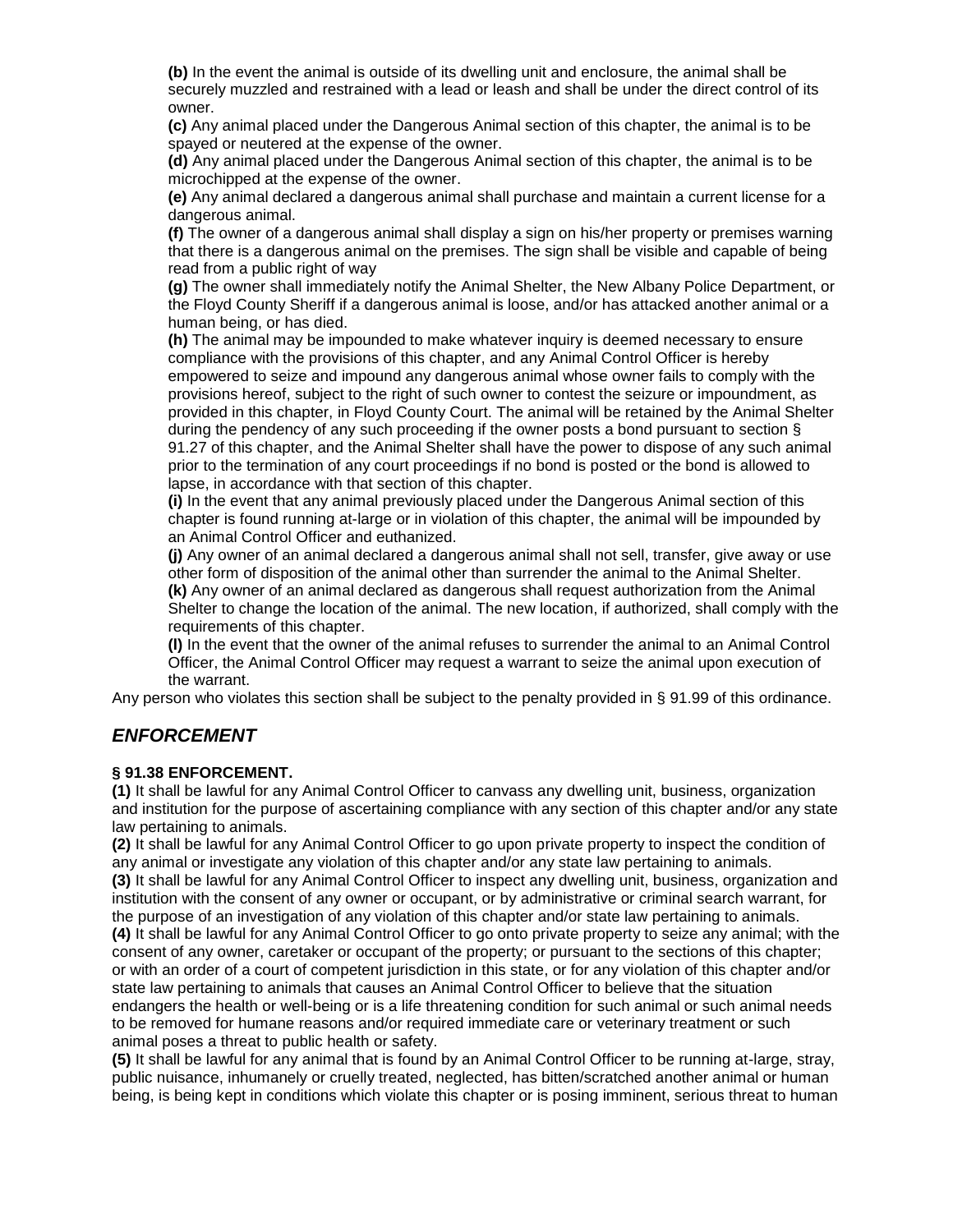beings or other domestic animals, may be impounded at the Animal Shelter or any other place appropriate for the holding of animals in a humane manner until released to the owner or agent. The Animal Shelter may refuse to release any animal to its owner until the owner comes into compliance with this chapter.

**(6)** In addition to impoundment under this section, the owner may face penalties pursuant to § 91.99 of this ordinance.

## **§ 91.39 POWERS OF ANIMAL CONTROL OFFICERS**

**(1)** Animal Control Officers have the power to issue citations to people accused of violating this chapter in accordance with its provisions regarding enforcement procedures.

**(2)** Animal Control Officers have the power to enforce any state laws or regulations regarding the use of animals in agriculture, cruelty to animals, or animal disease prevention and care. Any violation of state law must be referred to the office of the Floyd County Prosecutor.

## **§ 91.40 CUSTODIAL LIABILITY.**

In the event that the owner of any domestic animal is a minor, the custodian, parent or guardian legally responsible for such minor shall be liable for all violations of this chapter.

## **§ 91.41 DESTRUCTION OF IMPOUNDED ANIMALS**.

**(1)** No animal shall be destroyed within three (3) days of being impounded unless necessary to prevent or stop an attack upon a person or another animal, or for humane reasons related to sickness or injury of the animal, or as otherwise provided by law.

**(2)** An impounded animal shall not be destroyed pending an owner's appeal of a Court Order of Destruction. The Animal Control Officer shall have the burden of proving that the animal should be destroyed pursuant to this chapter.

Any person who violates this section shall be subject to the penalty provided in § 91.99 of this ordinance.

## **§ 91.42 POWERS OF ANIMAL CONTROL AUTHORITY**

The Animal Control Authority was established by an Inter-local Cooperation Agreement between the County of Floyd and the City of New Albany on 20th of May 1999 pursuant to the provisions of I. C. 36-1- 7 et seq. and all the terms and conditions contained therein are affirmed and incorporated by reference herein.

**(1)** The Animal Control Authority may uphold or reverse a decision made by an Animal Control Officer declaring that an animal is a public nuisance or dangerous animal as defined by this chapter.

**(a)** If such a decision is upheld the Animal Control Authority may place the owner of the animal on probation for a period of time determined by the Animal Control Authority, which is deemed in the best interest of the animal and the community.

**(b)** The Animal Control Authority may place restrictions on the owner during the period of probation that are deemed in the best interest of the animal and the community.

**(2)** Any and all appeals for permits or revocation of permits within this chapter may come before the Animal Control Authority for hearing.

**(3)** These hearings shall be recorded. Transcripts of these hearings may be made at the expense of any person seeking review of the hearings.

**(4)** Appeals from the determinations of the Animal Control Authority may be sent to the court of appropriate jurisdiction in accordance with, and subject to the procedures and deadlines set out in, the provisions of the Indiana Administrative Code regarding administrative appeals.

#### **§ 91.43 MEETINGS WITH ANIMAL CONTROL AUTHORITY**

**(1)** The Animal Control Authority may, at its sole discretion, meet with any person suspected of violating this chapter for the purpose of informal negotiations to determine any penalties or establish a plan to remedy violations. People accused of violating this chapter may also request a conference with the Animal Control Authority to resolve any claim of violation. These negotiations shall be conducted informally, for the purpose of peaceful resolution of claimed violations of the chapter.

**(2)** Meetings conducted under this section shall be entitled to the evidentiary privileges afforded to settlement negotiations under Indiana law.

**(3)** Unless an agreement is arrived at, no representations made by any party shall continue to bind that party should any official or judicial proceeding be undertaken to enforce this chapter.

**(4)** Allegations of violations of state criminal law must be referred to the Floyd County Prosecutor.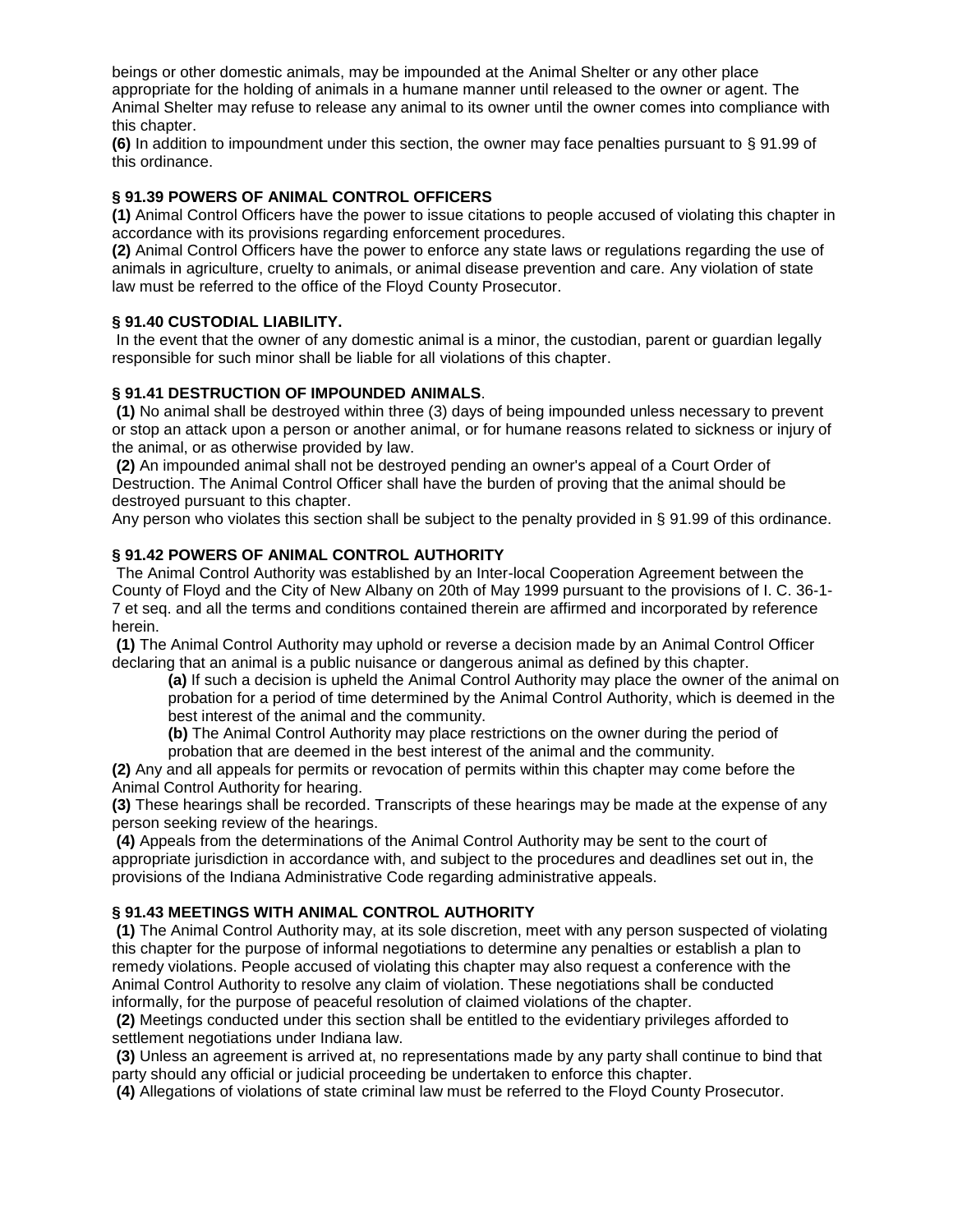## **§ 91.44 RESOLUTION AND SETTLEMENTS**

**(1)** The Animal Control Authority and the accused person may enter into a settlement agreement regarding the matters alleged in the report of the Animal Control Officer. Such a settlement agreement may provide for:

- **(a)** Remedial actions to be undertaken by the accused; and/or
- **(b)** A time table by which such remedial actions must be performed; and/or
- **(c)** The waiver of fines, penalties, and other sanctions available under this chapter.

**(2)** A settlement agreement entered into under this section must be reduced to writing and signed by the person claimed to have violated the ordinance or his/her representative, parent, or legal guardian; and the Animal Control Authority or its representative.

**(3)** A settlement entered into under this section is binding upon all the parties and their heirs, successors, and assigns.

## **§ 91.45 JUDICIAL ENFORCEMENT**

**(1)** If no settlement agreement is reached, or any settlement agreement is breached by the person responsible for the animal; or if the Animal Control Authority decides in its sole discretion that a settlement conference would be unhelpful, or that a situation exists that requires immediate action, the Animal Control Officer may bring judicial proceedings to enforce this chapter.

**(2)** Judicial proceedings shall be brought by the City of New Albany Attorney or his designee.

**(3)** Fines, judgments, and injunctive relief against violation of this chapter may be sought in any such judicial proceedings, and any other remedies available to the Animal Control Authority in law or equity. **(4)** In addition to, or in lieu of payment of fines, a judge may grant ownership of an animal to the Animal Shelter.

## **§ 91.46 SAVINGS CLAUSE**

This ordinance and the various parts, sections, sentences, phrases, and clauses hereof, are hereby declared to be severable. If any part, section, sentence, phrase, or clause is judged unconstitutional or invalid, it is hereby provided that the remainder of this ordinance shall not be affected thereby.

## **§ 91.47 REPEAL OR AMEND**

This ordinance /chapter repeals Chapter 91, G-94-195, passed 8-2-94, and G-89-156, passed 1-19-89, and G-96-162 passed 12-23-96 previously passed by the Common Council of the Civil City of New Albany.

# *FEE SCHEDULE*

## **§ 91.98 FEE SCHEDULE**

#### **(A) IMPOUND FEES FOR ANIMALS**: *(Deposited into General Fund)*

| First Impound of an animal:               | \$10.00 impound, \$7.50 per day boarding   |
|-------------------------------------------|--------------------------------------------|
| Second Impoundment of same animal:        | \$25.00 impound, \$7.50 per day boarding   |
| Third or subsequent impoundment:          | \$75.00 impound, \$7.50 per day boarding   |
| After Hours Impound of an animal:         | \$20.00 impound, \$7.50 per day boarding   |
| Animals Held for Court/Township           | \$20.00 impound, \$10.00 per day boarding  |
| First Impound of Horse/Livestock:         | \$30.00 impound, \$30.00 per day boarding  |
| Second Impound of Horse/Livestock:        | \$75.00 impound, \$30.00 per day boarding  |
| Third or subsequent impoundment of above: | \$100.00 impound, \$30.00 per day boarding |

Animal for Quarantine Period Held/Processed: \$200.00 impound, \$20.00 each additional day Transportation of an animal: \$25.00, plus \$15.00\*\* for any tranquilizer needed

## **(B) HEALTH CARE FEE FOR ANIMALS:** *(Deposited into Spay/Neuter Fund)*

Health Care Package†: *\$ 17.50* Impound Adoption Health Care Package‡: *\$ 72.50*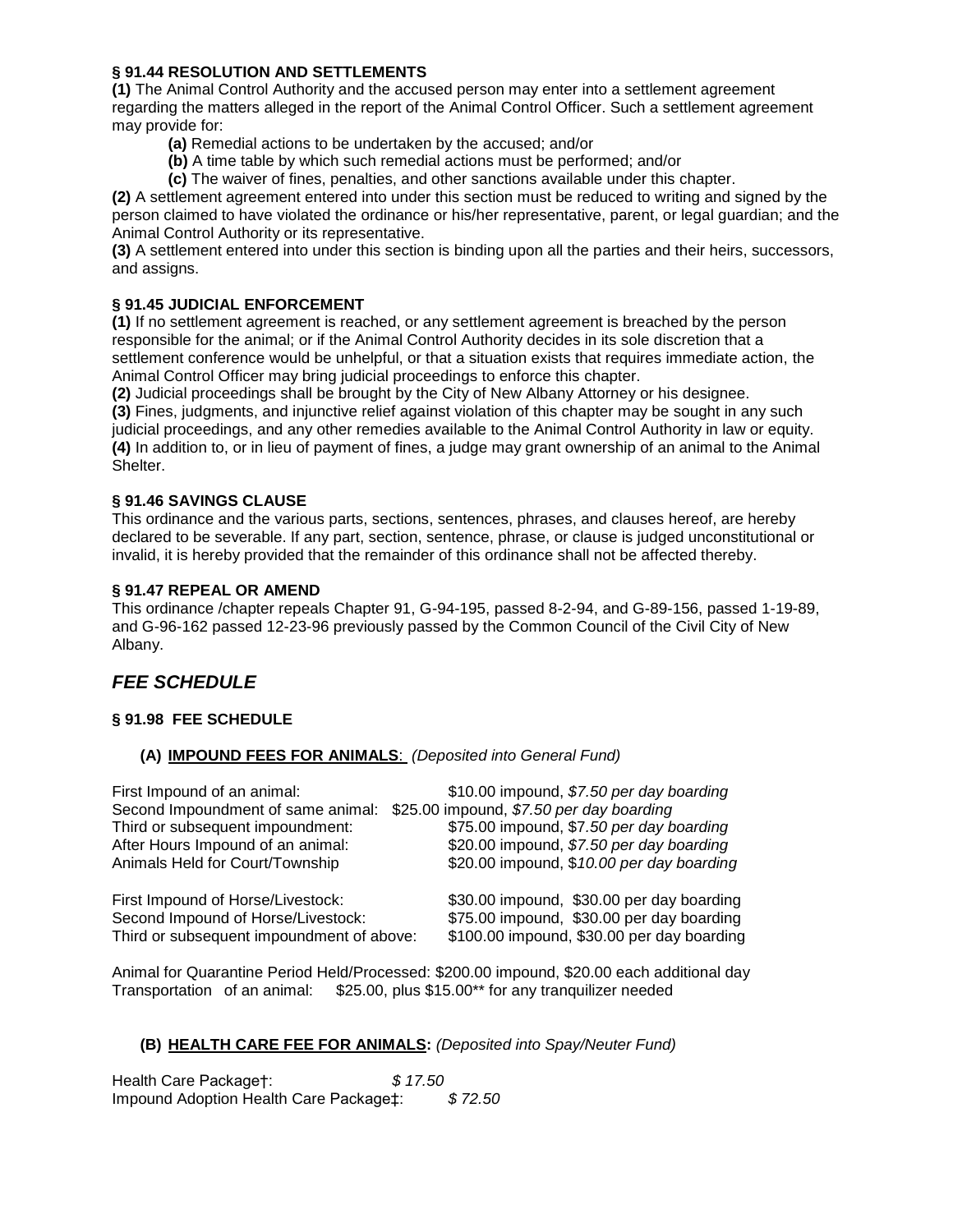*† Health Care Package for canines includes application of flea preventative, wormer, distemper, parvo, bordetella*

*† Health Care Package for felines includes application of flea preventative, wormer, distemper, ear mite treatment* 

*‡ Impound Adoption Health Care Fee includes microchip, spaying or neutering, FIV or Heartworm test and above Canine or Feline Health Care.* 

**(C) ANIMAL LICENCE / PERMITS:** (*Deposited in Animal Control License Fund)* \$35.00 Unaltered Animals *(valid for 1 year from date of issue)* \$5.00 Altered Animals *(valid for 1 year from date of issue)* \$100.00 Animals declared to be dangerous *(valid for 1 year from date of issue)* \$25.00 One time Lifetime License for an altered and microchipped animal \$4.50 Duplicate License upon owner's certification that license is lost \$100.00 Permit for exhibitions or parades of animals *(valid only for the event issued for)* **(D) ADOPTIONS:** *(Deposited in General Fund and Spay/Neuter Fund)* Canines: \$80.00 (*\$25.00\*, \$55.00\*\*)* 

Felines:*under 4 pounds \$60.00 (\$15.00\*, \$45.00\*\*) over 4 pounds \$20.00 (\$10.00\*, \$10.00\*\*) (All canine and feline adoptions include a Health Care Package†)*

When requested an adoptable animal can be placed on a hold for 24hrs. at a cost of \$5.00 per animal, This fee is not to be applied to the adoption cost of the animal and will be considered a donation for this service.

## **(E)** *"TAKE A CHANCE ON ME"*

Fee of \$80.00, Canines only. Fee refunded within 60 days of return

#### **(F) "TAKE ME OUT OF THE SHELTER"**

A fee of \$80.00 plus \$10 per day shall apply for canines only. The \$80.00 is to be refunded within 60 days of return but the per day fee not returned

#### **(G) ADOPTION GUARANTEE PROGRAM:**

A \$25.00 nonrefundable Health and Temperament evaluation fee shall apply. For the first 12 days: \$75 if proof of spayed/neutered and current on shots. The fee is \$100 if pet is unaltered or has no shots. Other types of animal adoption fees are to be determined by Director.

#### **(H) OWNER REQUESTED EUTHANASIA:** *( Deposited in General Fund and Spay/Neuter Fund)*

Animals less than 20lbs.*\$35.00\*, any tranquilizer\$15.00\*\** Animals 20lbs. to 50lbs. *\$50.00\*, any tranquilizer\$20.00\*\**  Animals 50lbs.or over *\$65.00\*, any tranquilizer\$25.00\*\** 

#### **(I) JUST DISPOSAL OF ANIMAL CARCASSES:** *(Deposited into General Fund)*

| 25lbs.or less:    | \$10.00 |
|-------------------|---------|
| 25lbs. to 50lbs.: | \$20.00 |
| 50lbs. or above:  | \$30.00 |

No animal carcass with a weight in excess of 25lbs, except that of a canine, shall be accepted for disposal.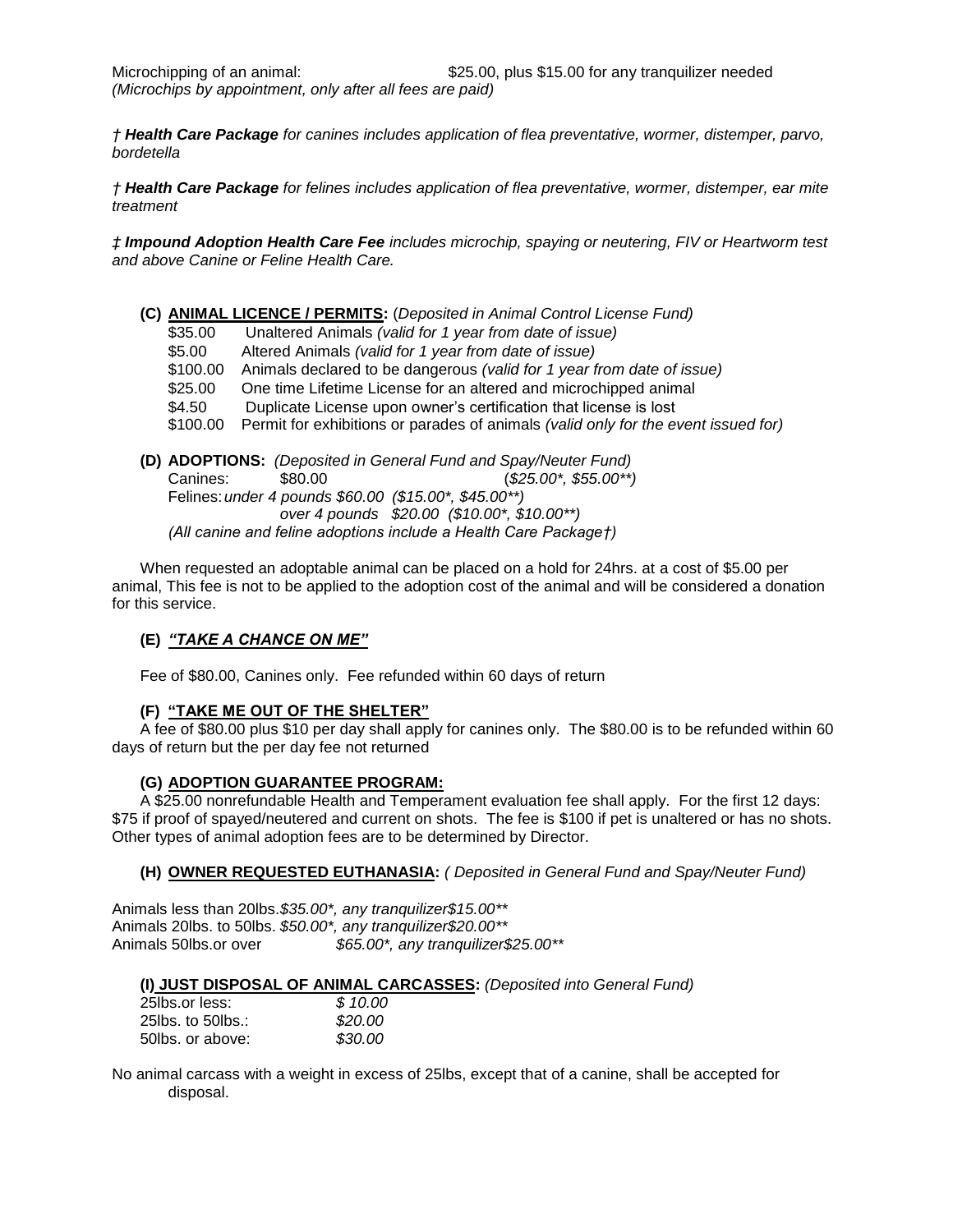*\* Deposited into General Fund*

*\*\* Deposited into Spay/Neuter Fund*

## **§ 91.99 ISSUANCE OF CITATIONS; VIOLATION NOTICES**.

**(1)** In addition to, or in lieu of impounding an unrestrained or stray animal or for any other violation of this chapter, any Animal Control Officer may issue a citation to the owner or caregiver of such animal specifying the section or sections of this chapter so violated and identifying the specific nature of the violation. A person who receives a citation has twenty-four (24) hours to correct the violation or he/she may be subject to additional penalties or the animal may be subject to impoundment as provided in this chapter.

**(2)** Upon complaint and execution by any citizen of a sworn affidavit that said affiant has actual knowledge that any section of this ordinance has been violated, an Animal Control Officer may constitute reasonable suspicion for an investigation.

**(3)** A first offender in violation of any provision of 91.01, 91.03 through 91.18, and/or 91.20 through 91.22 shall be fined not less than \$50 nor more than \$200. For any second or subsequent violation of any provision of 91.01, 91.03 through 91.18, and/or 91.20 through 91.22 a person shall be fined not less than \$100 nor more than \$250.

**(4)** A first offender in violation of any provision of 91.35 through 91.36 shall be fined not less than \$100 nor more than \$250. In the event that any animal previously placed under 91.35 through 91.36 is found in violation of this chapter, the animal will be impounded by an Animal Control Officer and euthanized. **(5)** Fines and penalties collected pursuant to this chapter shall be collected, pursuant to 91.98 approved by the Mayor and Common Council of the city. The fees shall be collected by the Animal Shelter, or by its fiscal agent and deposited with the City Controller and shall be retained in the Non-Reverting Fund Animal Control Runs Fund (Ord. G-05-12, passed 3-3-05), excepting fees collected under 91.08, 91.16, 91.18, 91.26, 91.27, 91.28, Adoption Fees, or Adoption Guarantee Program Fees.

SO ORDAINED by this Common Council of the City of New Albany, Indiana, this equal of

 $, 2013.$ 

\_\_\_\_\_\_\_\_\_\_\_\_\_\_\_\_\_\_\_\_\_\_\_\_\_\_\_\_\_\_\_\_\_\_\_\_\_\_

#### **COMMON COUNCIL OF THE CITY OF NEW ALBANY, INDIANA**

\_\_\_\_\_\_\_\_\_\_\_\_\_\_\_\_\_\_\_\_\_\_\_\_\_\_\_\_\_\_

**Pat McLaughlin, President** 

*Attested by:* 

**Vicki Glotzbach, New Albany City Clerk**

## **CERTIFICATE OF PRESENTATION TO MAYOR**

The undersigned hereby certifies that on the \_\_\_\_\_ day of \_\_\_\_\_\_\_\_\_\_\_\_\_\_\_\_\_\_\_\_, 2013, the above Ordinance was PRESENTED by me, as the duly elected Clerk of the City of New Albany, Indiana, to the Mayor of the City of New Albany, Indiana.

> \_\_\_\_\_\_\_\_\_\_\_\_\_\_\_\_\_\_\_\_\_\_\_\_\_\_\_\_\_\_ **Vicki Glotzbach, New Albany City Clerk**